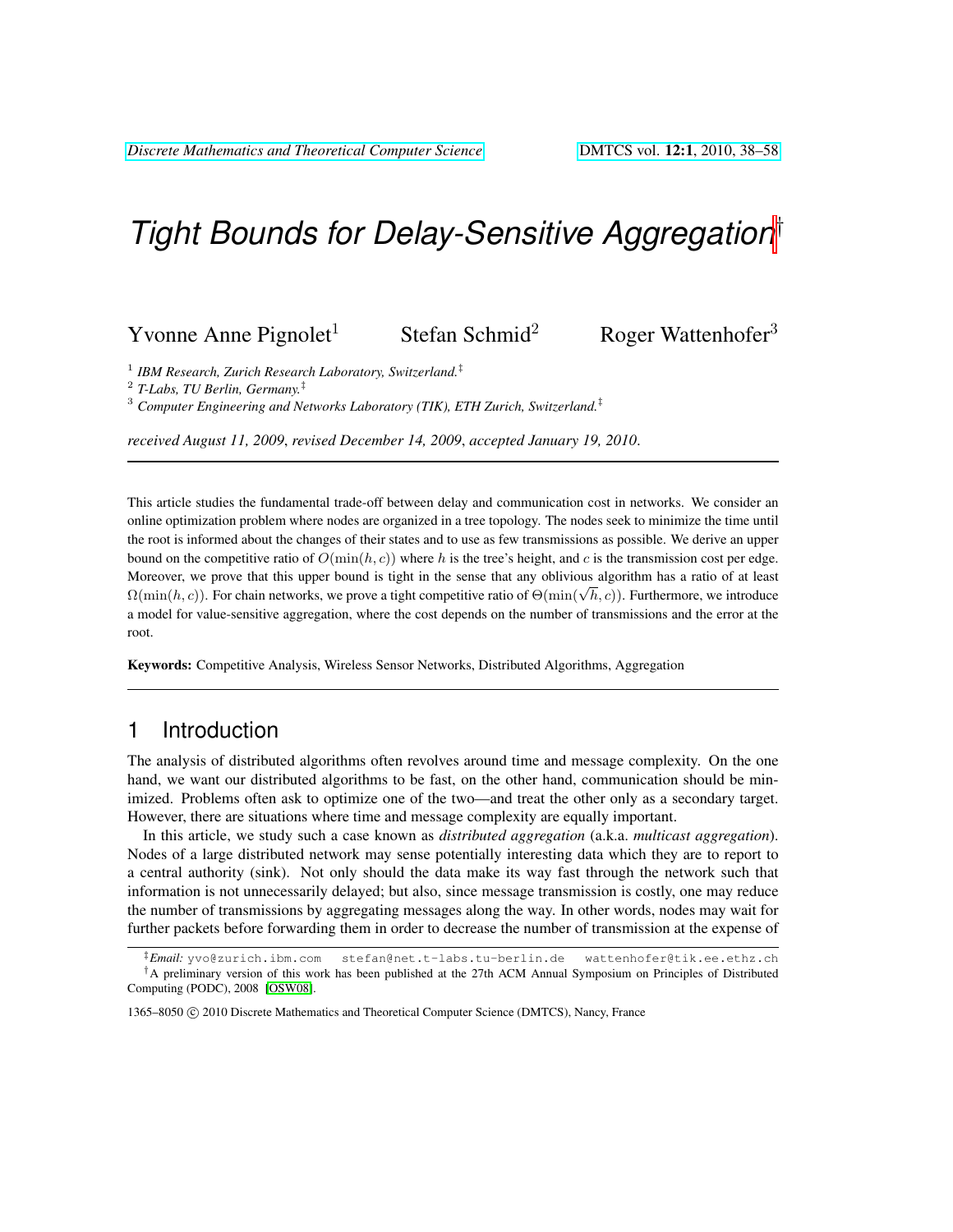a later arrival of the information at the sink. This problem has many applications. In the past it was mostly studied in contexts such as control message aggregation. In the heyday of wireless networking the first application that comes to mind is perhaps sensor networking. Due to energy constraints, it is necessary to minimize the number of transmissions. At the same time, it is desirable to aim at minimizing the time until the sink is informed about changes of measured values.

We assume that the communication network of the nodes forms a pre-computed directed spanning tree on which information about events is passed to the root node (the sink). Data arrives at the nodes in an online (worst-case) fashion. The main challenge is to decide at what points in time the data should be forwarded to a parent in the tree.

#### *1.1 Related Work*

The trade-off between delay and communication cost appears in various contexts, and plays a role in the design of algorithms for wireless sensor networks, for Internet transfer protocols, and also appears in organization theory. This section gives a brief overview of related work on this topic.

A basic problem in the design of Internet transfer protocols such as the TCP protocol concerns the acknowledgments (ACKs) which have to be sent by a receiver in order to inform the sender about the successful reception of packets: In many protocols, a delay algorithm is employed to acknowledge multiple ACK packets with a single message or to piggy-back the ACK on outgoing data segments [\[Ste94\]](#page-20-1). The main objective of these algorithms is to save bandwidth (and other overhead at the sender and receiver) while still guaranteeing small delays. The problem of aggregating ACKs in this manner is also known as the *TCP acknowledgment problem*, which was proved to be 2-competitive [\[DGS98\]](#page-19-0). Karlin et al. [\[KKR01\]](#page-19-1) pointed out interesting relationships of the single-link acknowledgment problem to other problems such as *ski-rental*, and gave an optimal,  $e/(e-1)$ -competitive randomized online algorithm (where  $e = 2,7182...$  is the *Euler number*).

There are many variations of the theme, e.g., Albers et al. [\[AB03\]](#page-19-2) seek to minimize the number of acknowledgments sent plus the *maximum* delay incurred for any of these packets. They propose a  $\pi^2/6$ competitive deterministic algorithm for the single link (where  $\pi = 3.1415...$ ), which is also a lower bound for any deterministic online algorithm. Frederiksen et al. [\[FL02\]](#page-19-3) consider deterministic and randomized algorithms for bundling packets in a single-link network. They observe that because of physical network properties, a certain minimum amount of time must elapse in-between the transmission of two packets; the trade-off is investigated that on the one hand waiting delays the transmission of the current data, and on the other hand sending immediately may delay the transmission of the next data to become available even more.

There is also much literature on aggregation in sensor networks [\[KEW02,](#page-19-4) [KLS08,](#page-20-2) [SBAS04,](#page-20-3) [SO04,](#page-20-4) [vRW04,](#page-20-5) [YF05,](#page-20-6) [YKP04\]](#page-20-7). E.g., Becchetti et al.  $[BKMS<sup>+</sup>06]$  $[BKMS<sup>+</sup>06]$  studied online and offline algorithms for scenarios where fixed deadlines must be met. They show that the offline version of the problem is strongly NP-hard and provide a 2-approximation algorithm. More complexity results for settings with fixed deadlines have been derived in [\[NS09\]](#page-20-8).

Korteweg et al. [\[KMSSV09\]](#page-20-9) address a similar problem following a *bicriterion approach* which considers time and communication as two independent optimization problems: A  $(B, A)$ -bicriterion problem minimizes objective A under a budget on objective  $B$ . Inter alia, the authors prove that if r is the ratio between the maximum and the minimum delay allowed, then the competitive ratio of their algorithm is  $(2h^{\lambda}, 2h^{1-\lambda}\log r)$  for any  $\lambda$  in  $(0, 1]$ .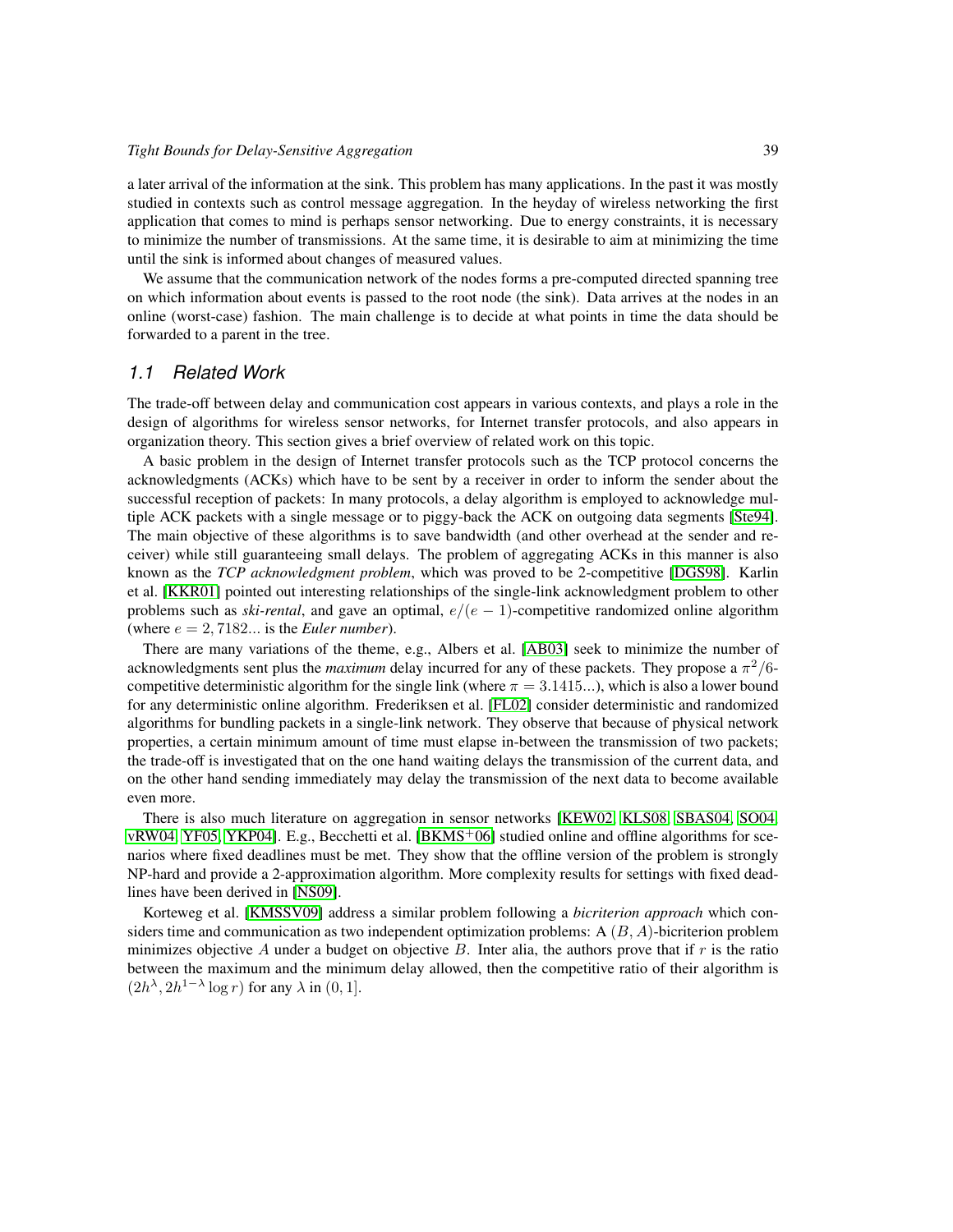The paper closest to our work is by Khanna et al. [\[KNR02\]](#page-20-10) which investigates the task of centralized and decentralized online control message aggregation on weighted tree topologies. In particular, [\[KNR02\]](#page-20-10) presents a  $O(h \log \alpha)$ -competitive distributed algorithm, where h is the tree's height, and  $\alpha$  is the sum of the weights of the tree's edges. Moreover, the authors show that any oblivious distributed online algorithm the weights of the tree s edges. Moreover, the authors show that any oblivious distributed online algorithm<br>has a competitive ratio of at least  $\Omega(\sqrt{h})$  (an oblivious algorithm bases the decisions at each node solely upon the static local information available at the node).

In this article, we study the same algorithm and we give a new analysis for scenarios where the communication cost is c on all links, resulting in a better upper bound of  $O(\min(h, c))$ . We also derive a new generalized lower bound for edge cost which is different from  $h$ , and show that for any oblivious aggregation algorithm, the competitive ratio is at least  $\Omega(\min(h, c))$ . Moreover, by taking into account many intrinsic algorithm, the competitive ratio is at least  $\Omega(\min(h, c))$ . Moreover, by taking into account many intrinsic<br>properties of the algorithm, we show that for chain graphs an upper bound of  $O(\min(\sqrt{h}, c))$  holds. This is asymptotically tight. Brito et al. [\[BKV04\]](#page-19-6) extended the work of Khanna et al. by proving general upper and lower bounds for the asynchronous and the centralized ACK aggregation problem. Interestingly, the asynchronous model yields higher lower bounds in the distributed case than the synchronous ("slotted") model, e.g., the lower bound for the chain network is  $\Omega(h)$  in the distributed asynchronous model, a factor model, e.g., the lower bound for the chain network is  $\Omega(h)$ <br>of  $\sqrt{h}$  greater than the bounds in the synchronous model.

Finally, our value-sensitive aggregation model is reminiscent of the recent "online tracking" work by Yi and Zhang [\[YZ09\]](#page-20-11). The authors study a 1-lookahead scenario where Alice outputs a function  $f$ :  $\mathbb{Z}^+ \to \mathbb{Z}^d$ , and Bob, knowing all values at  $t \leq t_{\text{now}}$  needs to guess  $f(t)$  in an online fashion. Different scenarios are examined, and competitive strategies are presented that result in small errors only and save on communication cost. Our model differs from [\[YZ09\]](#page-20-11) as it describes a 0-lookahead model and as in their model, nodes are *forced* to send updates if the measured value differs sufficiently from the value stored at the root.

### *1.2 Model*

The network to be considered is modeled by a rooted tree  $T = (V, E)$  of height h with root  $r \in V$  and  $n = |V|$  nodes. Every node u except for the root r (the *sink*) has a parent node v, i.e., an edge  $(u, v) \in E$ . The cost of transmitting a message over an edge is  $c \geq 1$ ; we assume that nodes know the value c. Besides general trees, we will also study *chain networks* (sometimes also referred to as linked lists networks or linear arrays in literature) where each node has exactly two neighbors except for the root and the leaf node which have 1 neighbor.

We assume that *events* occur at the leaf nodes  $L \subset V$  (e.g., a control message arriving at a node, or a sensor node detecting an environmental change). We will refer to the information about the occurrence of a single event as an *event packet*. Leaf l creates an event packet p for every event that happens at l.

Eventually, all event packets have to be forwarded to the root. Instead of sending each packet  $p \in \mathcal{P}$ individually to a node's parent after the event took place, nodes can retain packets and send a *message* m consisting of one or more packets together later, thus saving on communication cost as we have to pay for a link only once *per message* (rather than per event). Messages can be *merged* iteratively with other messages on their way to the root.

We consider a synchronous model where time is divided into time slots. In each slot, an arbitrary number of events can arrive at each node. For an event packet p,  $t_l$  (p) denotes the time slot its corresponding event occurred at a node and  $t_r$  (p) the time when it reaches the root. For each time slot an event waits at a node, we add one unit to the delay cost, i.e., the delay cost  $dc(p)$  the event accumulates until reaching the root is  $dc(p) = t_r(p) - t_l(p)$ .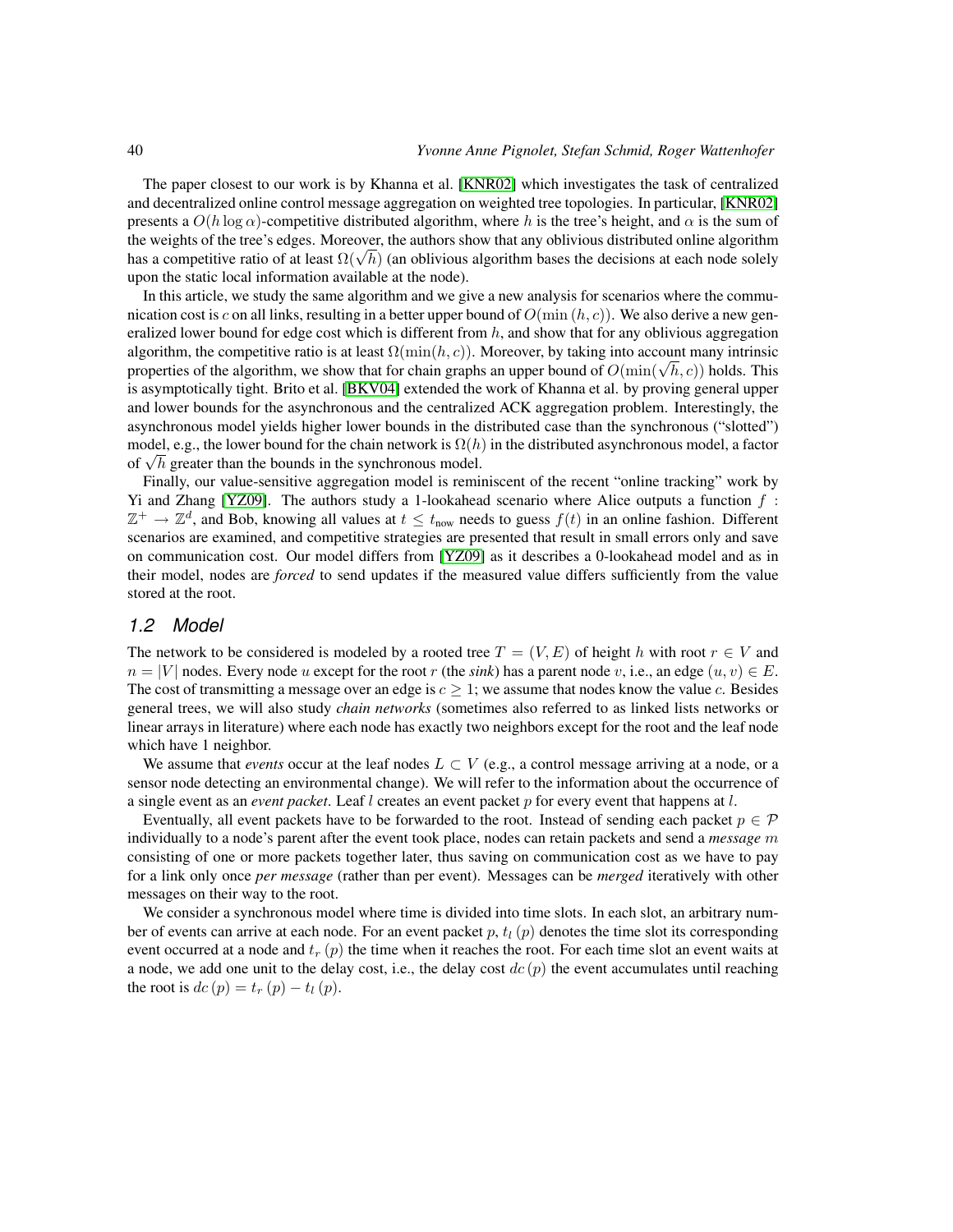#### *Tight Bounds for Delay-Sensitive Aggregation* 41

Each message can only be forwarded one hop per time slot, i.e., a message always has to wait one time slot at a node before being transmitted to the next node. Thus, the delay accumulated by an event is at least  $h_l$ , where  $h_l$  denotes the length of the path from the respective leaf l to the root. The total delay cost of all events accumulated up to time slot  $T$  is hence

$$
dc_T = \sum_{p \in \mathcal{P}, t_r(p) \le T} dc(p) + \sum_{p \in \mathcal{P}, t_r(p) > T} (T - t_l(p)).
$$

Nodes can aggregate as many event packets as needed. At each time step  $t$ , a node may aggregate awaiting event packets and forward the resulting message to its parent. The cost of sending a message is c per edge no matter how many event packets it contains. Consequently, the total communication cost is the sum of the edge cost of all message transmissions. More formally, let  $S_t$  be the set of nodes sending out a message in time slot t, then the total communication cost  $cc_T$  up to time slot T is  $cc_T = \sum_{t=1}^T |S_t|$ . The total cost up to time  $T$  is the sum of both the delay and the communication cost,

$$
cost_T = dc_T + cc_T.
$$

Observe that the edge cost c allows us to weight delay and communication cost: A larger c implies that communication cost become relatively more important compared to the delay cost. Note that we neglect the energy consumption in idle listening mode and consider the nodes' transmission cost only. We believe that this is justified for networks where listening nodes have their radios turned off most of the time and only check for data transfers at the very beginning of each time slot.

Nodes do not know the future arrival time of events, and hence have to make the decisions on when to send messages *online*. We are in the realm of *competitive analysis* (see, e.g., the work by Sleator and Tarjan [\[ST85\]](#page-20-12), or the introductory book by Borodin [\[BEY98\]](#page-19-7)) and define the (strict) *competitive ratio* ρ achieved by an online algorithm  $ALG$  as the delay and communication cost of  $ALG$  divided by the total cost of an optimal offline algorithm OPT that knows the event arrival sequences *a priori*.

Definition 1.1 (ρ-competitiveness) *An online algorithm* ALG *is (strictly)* ρ-competitive *compared to an optimal offline algorithm* OPT *if for all input sequences* S*, i.e., all possible event arrival sequences,*

<span id="page-3-0"></span>
$$
cost^{\mathcal{ALG}}(S) \le \rho \cdot cost^{\mathcal{OPT}}(S).
$$

The goal of an online algorithm designer is hence to devise algorithms minimizing  $\rho$ , as a small  $\rho$  describes the guaranteed worst-case quality of an algorithm.

We focus on *oblivious* online algorithms.

Definition 1.2 (Oblivious Algorithms) *A distributed online algorithm* ALG *is called* oblivious *if the decisions by each node*  $v \in V$  *whether to transmit a message solely depends on the number of events currently stored at node* v *and on the arrival times of the corresponding messages at node* v*.*

In particular, Definition [1.2](#page-3-0) implies that the decisions of a node  $v$  do not depend on packets forwarded by  $v$ earlier or on v's location in the aggregation network. Being oblivious is a desirable property of distributed algorithms, since non-oblivious algorithms need dynamic updating mechanisms—a costly operation.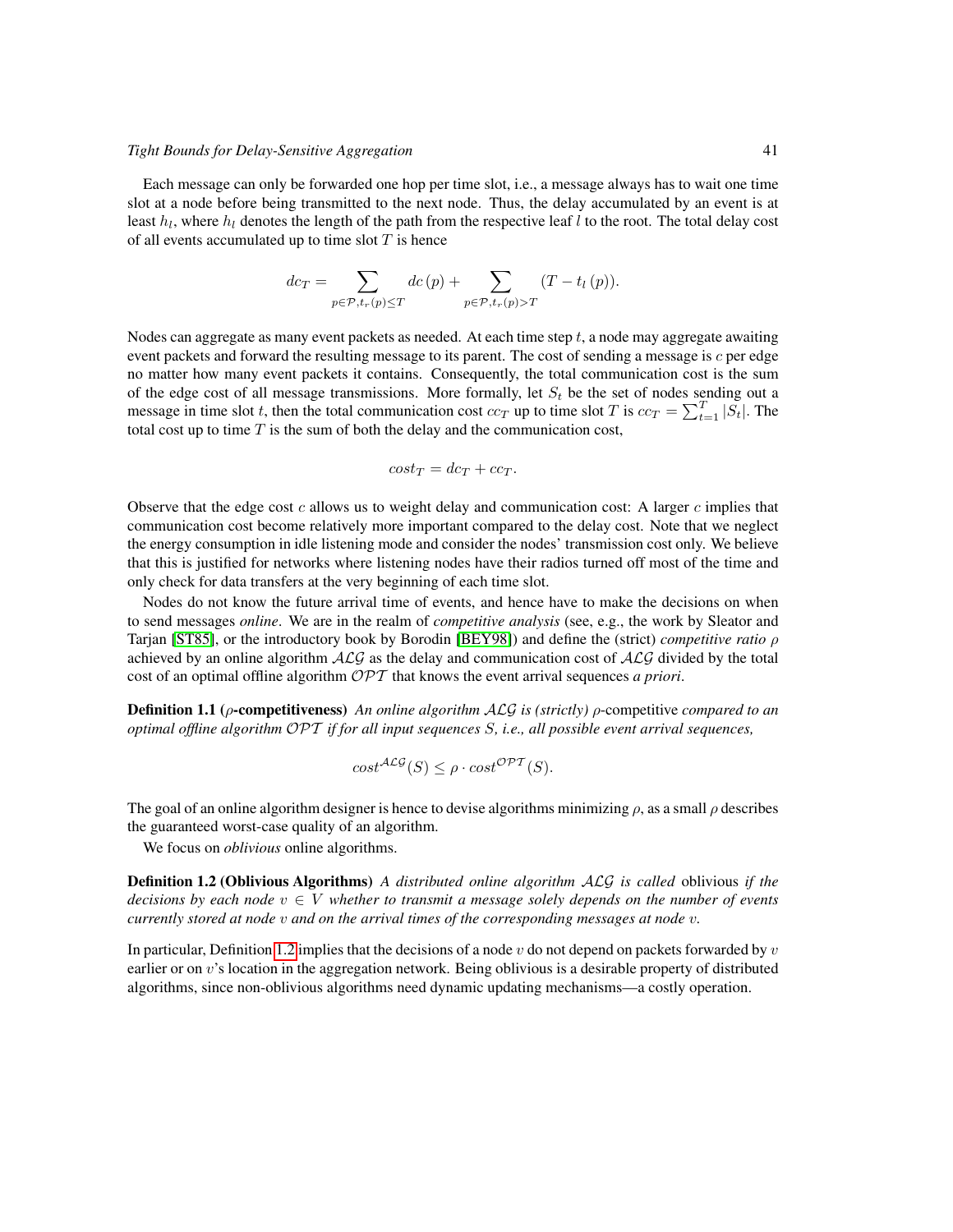

<span id="page-4-0"></span>Fig. 1: Example execution of  $\mathcal{KNR}$  where the transmission cost c is 3.

### *1.3 Our Contribution*

We prove that the simple algorithm introduced in [\[KNR02\]](#page-20-10) achieves a competitive ratio of  $O(\min(h, c))$ where h is the tree's height, and c is the transmission cost per edge. This improves an existing upper bound of  $O(h \log (cn))$ , where n is the network size. We also demonstrate that this upper bound is tight in the sense that there exist problem instances where any oblivious algorithm has a ratio of at least  $Ω(\min(h, c))$ . Earlier work proved a lower bound of  $Ω(\sqrt{h})$  on a chain network. Therefore, we examine this topology more closely and show that chain networks are inherently simpler than general trees by this topology more closely and show that chain networks are inherently simpler than general trees by giving a competitive ratio of  $\Theta(\min(\sqrt{h}, c))$  for oblivious algorithms. In the last part of this article, we present an event aggregation model which takes into account that nodes often have non-binary data to aggregate and greater differences between values need to be reported to the root faster than small differences. We present a model comprising this additional constraint as well as an oblivious algorithm achieving a competitive ratio of  $O(c/\epsilon)$  on a one-link network, where  $\epsilon$  is the minimum difference between two values. We also describe an optimal offline algorithm (requiring polynomial time) for this model.

# 2 Oblivious Online Algorithm

This section describes and analyzes the deterministic online algorithm  $KNR$  presented in [\[DGS98,](#page-19-0) [KNR02\]](#page-20-10). The algorithm is *oblivious* in the sense that decisions are reached independently of the dis-tance to the root (cf Definition [1.2\)](#page-3-0). Essentially, the event aggregation algorithm  $K\mathcal{N}\mathcal{R}$  seeks to balance the total delay cost and the total communication cost. In order to do so, it aggregates information about multiple events into one message until the forwarding condition is satisfied. Whenever a new event occurs or a message arrives, it is merged with the message waiting for transmission at the node.

For a message m at node v, we define  $delay_v(m, t)$ , denoting the delay associated with message m currently stored at node  $v$  at time  $t$ . Informally, it is the sum of the accumulated delay cost at node  $v$  of all the event packets the message  $m$  contains. In every time step a message remains at a node,  $delay<sub>v</sub>(m, t)$  is increased by the number of packets in the message. If a message arrives at a node where another message is already waiting to be forwarded, the two messages are merged. More formally, let a message m be a set of merged messages  $\{m_1, \ldots, m_k\}$ , where message  $m_i$  consists of  $|m_i|$  packets and arrived at the current node in time slot  $t_i$ . The delay of message m at node v at time t is defined by  $delay_v(m, t) := \sum_{i=1}^{k} |m_i|(t - t_i).$ 

When executing algorithm  $K\mathcal{N}\mathcal{R}$ , a node v forwards a message m to its parent as soon as the current accumulated delay exceeds the transmission cost:  $delay_v(m, t) \geq c$ .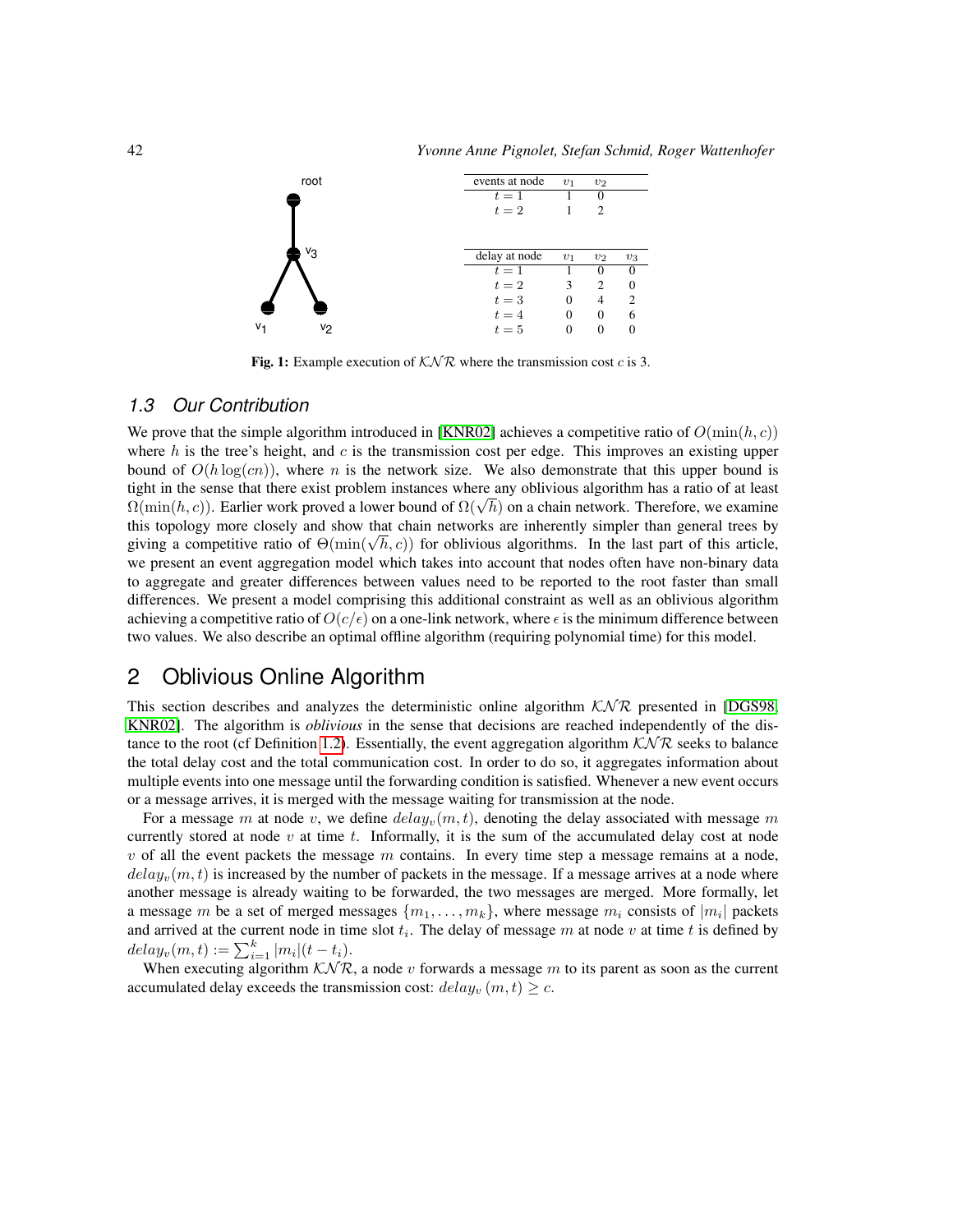

Fig. 2: Illustration of a sequence of event arrivals at a leaf and the corresponding forwarding actions of the online algorithm  $K\mathcal{N}\mathcal{R}$  for  $c=4$ . In addition, the time slots where the optimal offline algorithm forwards its messages are marked as well. Note that we cannot verify in this limited view of a leaf node how much better  $\mathcal{OPT}$ 's decisions are because of our lack of knowledge on the situation at the other nodes.

We demonstrate the execution of  $K\mathcal{N}\mathcal{R}$  on a simple example. Consider the tree and the event arrival sequence in Figure [1.](#page-4-0) There are two events occurring at leaf node  $v_1$ , one in time slot  $t = 1$ , one at time  $t = 2$ . Node  $v_2$  receives two packets at  $t = 2$ . The transmission cost is set to  $c = 3$ . For this input sequence, node  $v_1$  sends its two packets after time  $t = 2$  and node  $v_2$  after time  $t = 3$ , i.e., as soon as the accumulated delay reaches or exceeds  $c = 3$ . Node  $v_3$  incurs a delay of two after the message from  $v_1$  arrives. In the next time slot,  $v_3$ 's delay cost increases to 6, as the message from  $v_2$  arrives with two additional packets, so there are four messages at  $v_3$  now.

### 3 Tight Bound for Trees

#### *Upper Bound*

We establish a new upper bound of  $O(\min(h, c))$  on the competitive ratio of  $K\mathcal{N}\mathcal{R}$  by a surprisingly simple analysis. Instead of calculating the delay and the communication cost the event packets accumulate, we focus on the messages  $K\mathcal{N}\mathcal{R}$  and  $\mathcal{OPT}$  send. We proceed as follows. First, we investigate the competitiveness of  $K\mathcal{N}\mathcal{R}$  for a single link network, then tackle the chain network, and finally generalize our analysis to tree topologies.

<span id="page-5-1"></span>Theorem 3.1 *On arbitrary trees, the competitive ratio of* KN R *is at most*

$$
\rho = \frac{\cos t^{\mathcal{KNR}}}{\cos t^{\mathcal{OPT}}} \in O(\min(h, c)).
$$

**Proof:** We begin by analyzing one path from a leaf  $l$  to the root. Given a sequence of event arrivals at the leaf, we can compute when  $K\mathcal{N}\mathcal{R}$  sends messages to the leaf's parent node. We study the cost accumulated by these messages in groups of three messages. Then our results are generalized to trees.

<span id="page-5-0"></span>**Lemma 3.2** *For the events occurring at a given leaf l, the competitive ratio is at most*  $O(\min(h_l, c))$ *.* 

**Proof:** Given a sequence of event arrivals at the leaf, we can compute when  $KNR$  sends messages to the leaf's parent node. We define  $m_i^A$  to be the  $i^{th}$  message that leaf node l, located at depth  $h_l$ , sends to its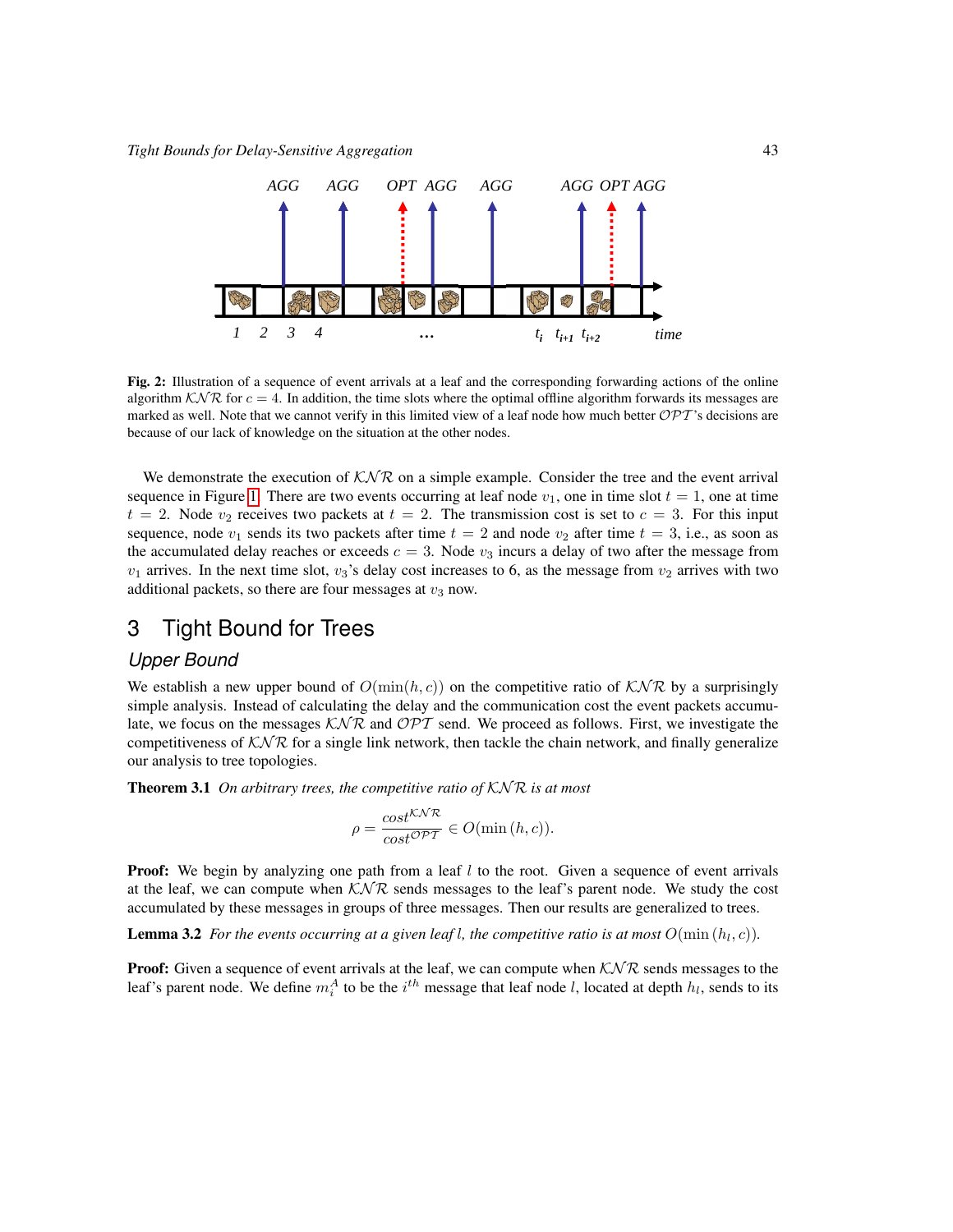parent. Let  $t_0$  be the first time slot, and the time slot when message  $m_i^A$  is forwarded towards the root by l is denoted by  $t_i$ . Let the total number of messages that leaf l transmits be  $M_l^A$ . If such a message  $m_i^A$  contains less than c packets it incurs a transmission cost of c and a delay cost of less than  $2c$  per hop towards the root. If a message consists of more than  $c$  packets, the delay cost per hop is bounded by the number of packets. Thus, the total cost for  $\mathcal{KNR}$  amounts to at most  $h_l(c + \max(2c, |m_i^A|))$  for  $m_i^A$ .

In order to determine the minimum cost an offline algorithm accumulates, we divide the time into intervals of three message transmissions. More precisely, we consider time periods  $[t_j, t_{j+3}]$ , where j  $mod 3 = 0$ . There are two possibilities for algorithm  $\mathcal{OPT}$ : Either it sends one or more messages in the period  $[t_j, t_{j+3}]$  as well, yielding at least a transmission cost of c, or the delay accumulated by these packets is at least c. Either way, the cost accumulated by  $\mathcal{OPT}$  at leaf l for these packets is at least c. In addition, the delay cost accumulating until the packets arrive at the root is at least  $(h_l - 1)(|m_j^A| +$  $|m_{j+1}^A|+|m_{j+2}^A|$ ), since every packet in  $m_j^A$ ,  $m_{j+1}^A$  and  $m_{j+2}^A$  incurs a delay cost of at least one for each hop towards the root. Thus,  $\mathcal{OPT}$ 's total cost for a period  $[t_j,t_{j+3}]$  is at least

$$
c + (h_l - 1)(|m_j^A| + |m_{j+1}^A| + |m_{j+2}^A|).
$$

Unless  $M_l^A$  mod  $3 = 0$ , we cannot consider all messages in groups of three. If there are one or two last messages that do not belong to such a group, the respective cost of  $\mathcal{OPT}$  for the period  $[t_{3\lfloor M_t^A/3]}, t_{M_t^A}]$ is at least  $c + (h_l - 1)|m_{M_l^A}|$  or  $c + (h_l - 1)(|m_{M_l^A}| + |m_{M_l^A - 1}|)$ .

This implies that for any given sequence of event arrivals at a leaf the competitive ratio is

$$
\rho = \frac{\cos t^{\sqrt{N}\mathcal{R}}}{\cos t^{\sqrt{N}\mathcal{P}}} \n\leq \frac{\sum_{j=1}^{M_l} h_l(c + \max(2c, |m_j^A|))}{c[M_l^A/3] + \sum_{j=1}^{M_l^A} h_l |m_j^A|} \n\leq \frac{3M_l^A h_l c + \sum_{j=1}^{M_l^A} h_l |m_j^A|}{cM_l^A/3 + \sum_{j=1}^{M_l^A} h_l |m_j^A|} \n\leq \frac{3M_l^A h_l c}{M_l^A(c/3 + h_l)} + 1 \n\in O(\min(h_l, c)).
$$

 $\Box$ 

Observe that we make no assumptions on the behavior of the optimal algorithm in Lemma [3.2.](#page-5-0) Moreover, we charge the optimal algorithm  $\mathcal{OPT}$  only for the transmissions over the edges between the leaves and their neighbors when bounding  $\mathcal{OPT}$ 's communication cost, i.e., we basically exempt the optimal algorithm from paying for any other transmission. Furthermore, we ignore the cost  $\mathcal{KNR}$  could potentially save by merging messages on their way to the root: We assign the highest possible delay and communication cost to every message of  $K\mathcal{N}\mathcal{R}$ . These properties allow us to extend Lemma [3.2](#page-5-0) to trees without modification: More precisely, if we consider the longest path in the tree the statement holds for general trees as well.  $\Box$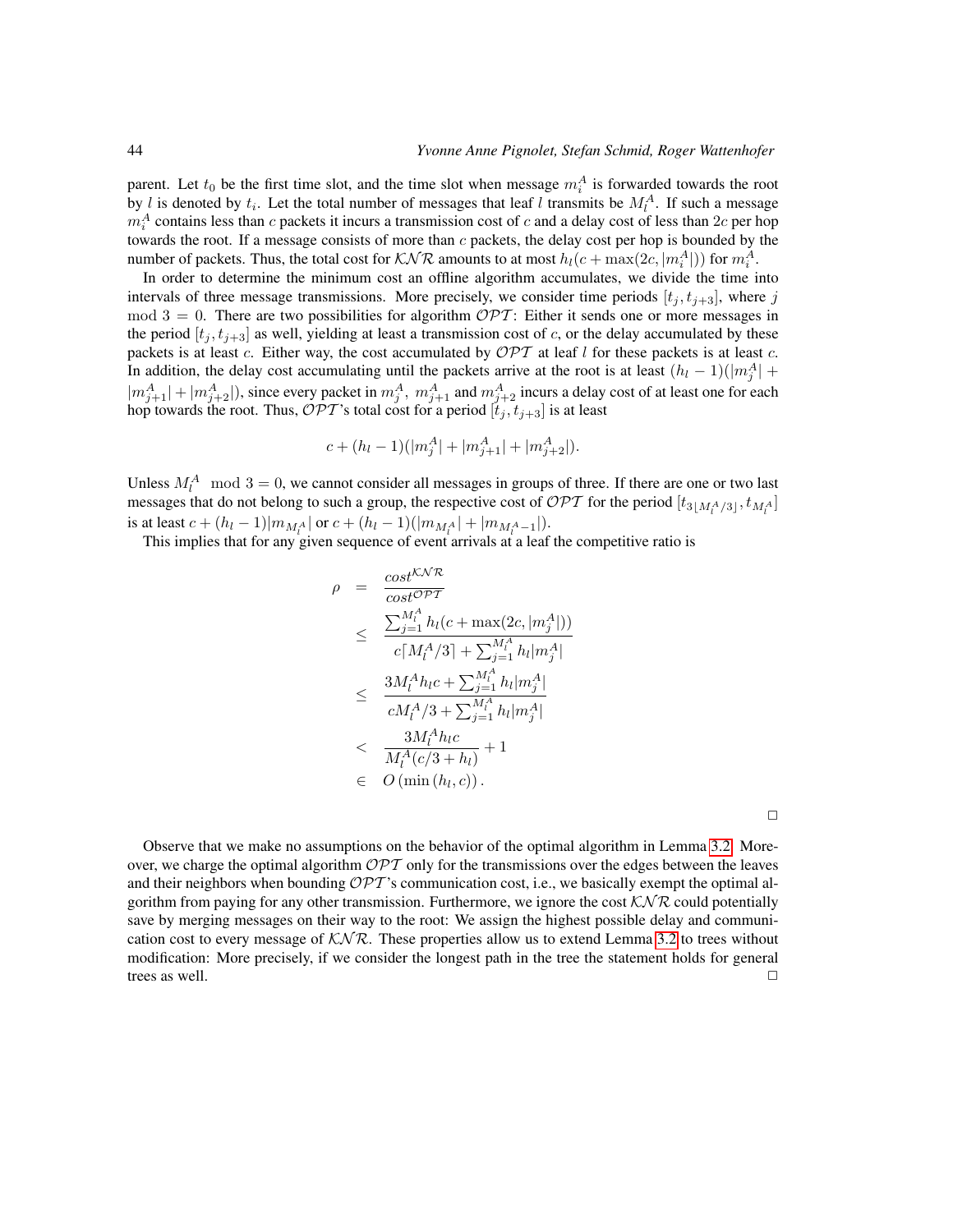

<span id="page-7-0"></span>Fig. 3: Lower bound topology.

### *Lower Bound*

We conclude our investigations of the tree network with a lower bound stating that  $K\mathcal{N}\mathcal{R}$  is asymptotically optimal compared to any *oblivious algorithm* (Definition [1.2\)](#page-3-0). For oblivious algorithms, it holds that the wait time  $w$  only depends on the packet arrival time of the packets currently stored by a given node.

Theorem 3.3 *On trees, any oblivious deterministic online algorithm* ALG *has a competitive ratio*

$$
\rho = \frac{\cos t^{ALG}}{\cos t^{\mathcal{OPT}}} \in \Omega(\min(h, c)).
$$

**Proof:** Consider the tree topology depicted in Figure [3](#page-7-0) which consists of a chain network of  $n/2 + 1$ nodes, where all nodes except for the two last ones have an additional neighbor  $(n$  even). The leaf nodes are referred to by  $v_1, ..., v_{n/2}$ .

We compute the minimum delay and communication cost any oblivious online algorithm ALG will accrue for input sequence where all leaves simultaneously get one packet. Since  $ALG$  is oblivious, ac-cording to Definition [1.2,](#page-3-0) each leaf node  $v_i$  will send the packet to its parent after waiting for w time slots, where the packet arrives at time  $w + 1$ . (The value of  $w \ge 0$  depends on the chosen algorithm; observe that w is the same for all nodes, because we assume  $ALG$  to be oblivious.) From there, the packets leave at time  $2w + 2$ . This process is repeated until all packets reach the root. Generally, the packet of leaf node  $v_i$  will arrive at a node at distance j from  $v_i$  at time  $j + jw$ , and will stay there for w time slots. Observe that the packets of two nodes  $v_{i-1}$  and  $v_i$  are never merged into one message. Thus, ALG has communication cost in the order of  $\Theta(h^2c)$  and delay cost in the order of  $\Theta(h^2)$ .

The optimal algorithm  $\mathcal{OPT}$  has to send at least one message over each edge, resulting in a communication cost of  $\Theta$  (*ch*). The minimum delay cost until all packets reach the root is  $\Theta(n^2)$ . If all the packets are merged into one message on their way to the root, the delay and communication cost is in this order of magnitude. Thus we have the following (asymptotic) competitive ratio:

$$
\rho = \frac{\cos t^{ALG}}{\cos t^{\mathcal{OPT}}} \in \Omega\left(\frac{h^2 + h^2 c}{2hc + h^2}\right)
$$

.

 $\Box$ 

This result implies that  $K\mathcal{N}\mathcal{R}$  is asymptotically optimal in the sense that there exists no oblivious online algorithm achieving a better performance.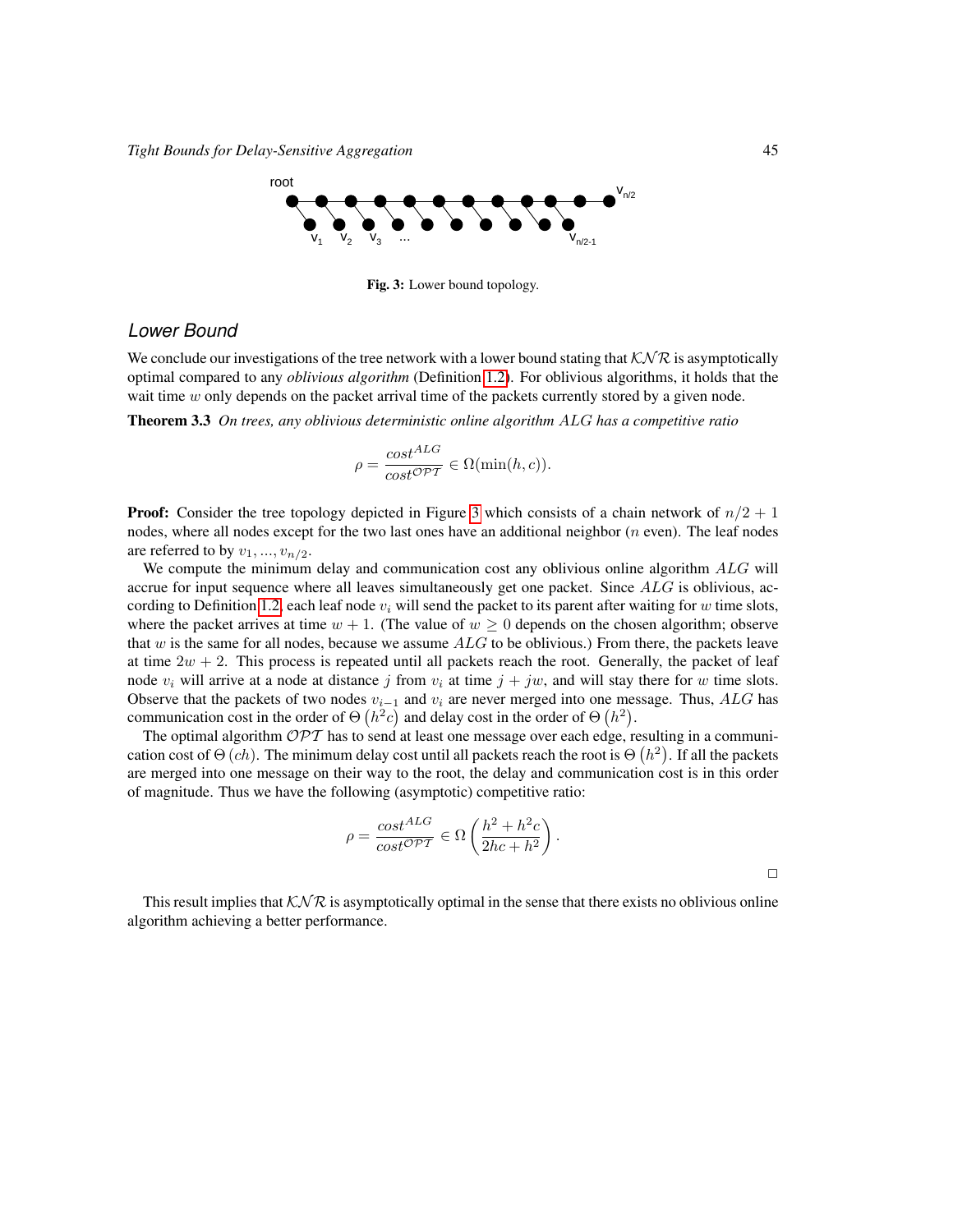### *Discussion*

Note that the above analysis for upper and lower bounds carries over to the model where events can appear at *any* node, not only at the leaves: The case where events occur at inner nodes can be reduced to a problem instance where events only occur at leaves by simply creating a new tree with additional leaves attached to any node where events occur; we have to map the arrival time slots to earlier time slots, ensuring that they arrive at the inner nodes at the correct time.

Theorem [3.1](#page-5-1) can be compared to the results obtained in [\[KNR02\]](#page-20-10). There, an upper bound of  $O(h \log \alpha)$ is derived for the competitive ratio of  $K\mathcal{NR}$ , where  $\alpha$  is the total communication cost (sum of edge weights) of the tree. If all edges have a weight c, this translates into  $O(h \log (nc))$ , which is  $O(h^2 \log c)$ in balanced binary trees. In this case, the analysis presented above is better by a factor of  $\Theta(h \log c)$  if  $h < c$ . In other networks, for instance, on chain topologies, the gap between the two bounds narrows, although there always remains a factor in the order of  $\Omega(\log(\max(h, c)))$ : Let us only take the edges on the longest path into account for the upper bound of [\[KNR02\]](#page-20-10). Thus the bound reduces to  $O(h \log(hc))$ . If  $c > h$  this is  $O(h \log c)$  whereas the bound presented here is  $O(h)$ . If  $c < h$  the bound from [\[KNR02\]](#page-20-10) gives  $O(h \log h)$  and our analysis results in  $O(c)$ . Technically the difference between our approach and the approach in [\[KNR02\]](#page-20-10) is the way we sum up the delay cost of the algorithms. In [\[KNR02\]](#page-20-10), the sum of the delay cost per packet for  $K\mathcal{N}\mathcal{R}$  is expressed in terms of the delay cost per packet of the optimal offline algorithm: By a potential function argument, it is shown that the number of packets that reach the root later than in the optimal case decreases quickly over time. This implies that the total delay cost of the online algorithm cannot be much larger than the total delay cost of the offline algorithm. In contrast, in our approach we consider the absolute cost the online and offline algorithms accumulate. Like in [\[KNR02\]](#page-20-10), there is no need to study merge behavior explicitly.

### 4 Tight Bound for Chains

#### *Upper Bound*

The previous section has already discussed the implications of our tree analysis on the performance of  $K\mathcal{N}\mathcal{R}$  on chain networks. In the following, we go one step further and take a closer look at chains. We show by a more detailed analysis that the bound derived there can be improved. In particular, we leverage the fact that the algorithm can merge messages and forward them together, i.e., save on transmission cost. Moreover, a merged message moves faster towards the root since it now contains more packets and reaches the forwarding threshold in fewer time slots than the two separate messages consisting of fewer reacnes the forwarding threshold in fewer time slots than the two separate messages consisting of fewer<br>packets. Concretely, we prove that on the chain topology,  $KNR$  is  $O(\min \sqrt{h}, c)$ -competitive, and that packets. Concretely, we prove that on the chain topology,  $\mathcal{N} \mathcal{N} \mathcal{K}$  is no oblivious algorithm can be less than  $\Omega(\min(c, \sqrt{h}))$ -competitive.

Theorem 4.1 *In chain graphs, the competitive ratio of*  $KNR$  *is* 

<span id="page-8-0"></span>
$$
\rho = \frac{cost^{KNR}}{cost^{OPT}} \in O\left(\min\left(\sqrt{h}, c\right)\right).
$$

**Proof:** Since a chain is a tree, we already know that  $O(\min(c, h))$  and hence  $O(c)$  is an upper bound on the competitive ratio due to Theorem [3.1.](#page-5-1) It remains to prove that  $O(\sqrt{h})$  is an upper bound on the competitive ratio for chain networks. We use the following lemmata repeatedly.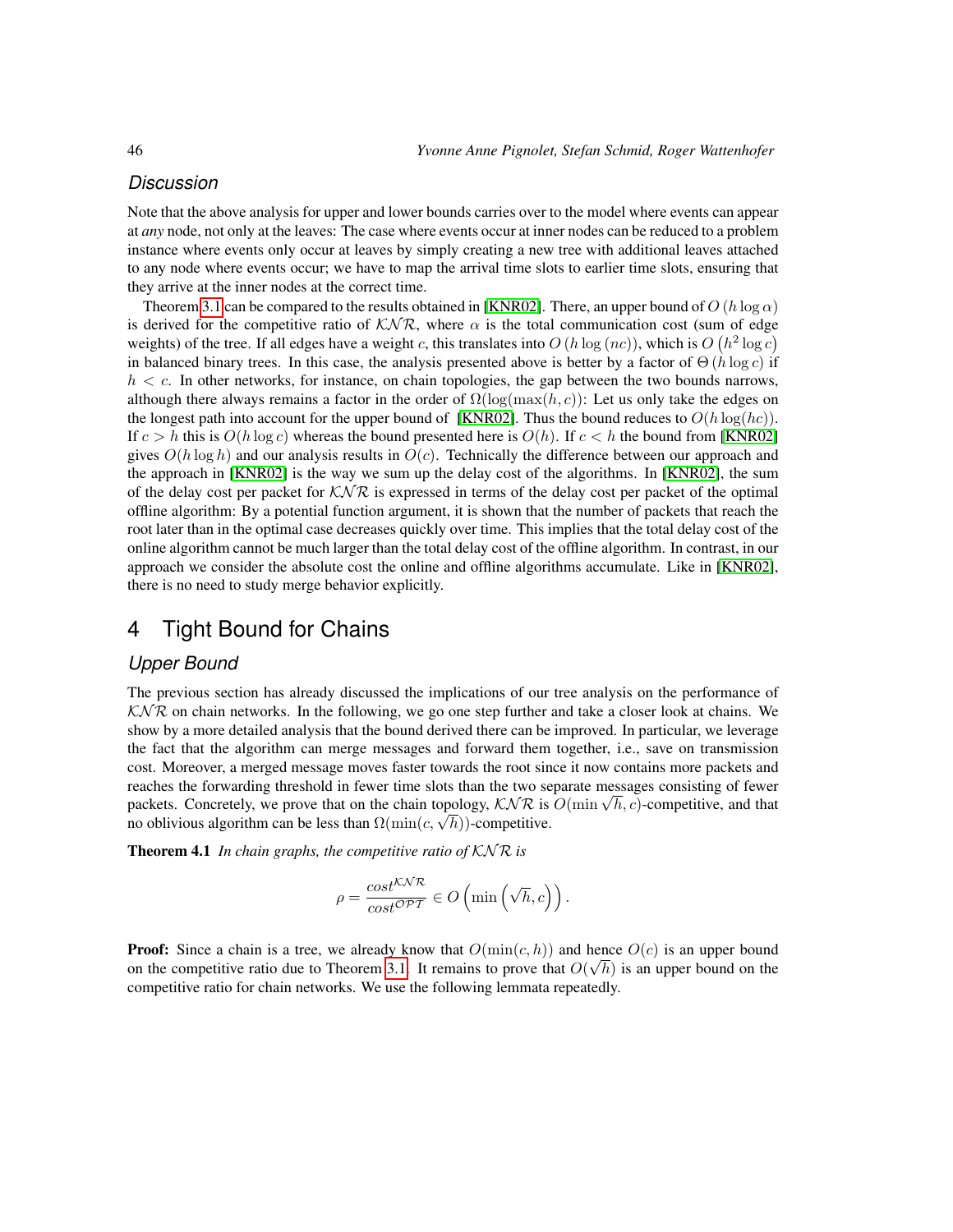Lemma 4.2 *When executing* KN R*, a message consisting of* n<sup>i</sup> *packets that arrive at the leaf at the same time reaches the node at distance l from the leaf after*  $l[c/n_i]$  *time slots if the message does not merge with any other message.*

**Proof:** Let  $t_j$  denote the time the message spends at depth  $h_j$ , i.e., at the  $j^{th}$  node of its path to the root. Since  $K\mathcal{N}\mathcal{R}$  is oblivious and no messages are merged,  $t_j = [c/n_i]$  is the same for every node of the chain. Thus the number of time slots the message spends on a path of length l is  $\sum_{j=0}^{l-1} t_j = l \lceil c/n_i \rceil$ .  $\Box$ 

<span id="page-9-0"></span>Lemma 4.3 If KNR does not merge any messages then there are at least

$$
h\left\lceil\frac{c}{n_i}\right\rceil - (h-1)\left\lceil\frac{c}{n_{i+1}}\right\rceil
$$

time slots between the arrival of the packets of  $m_i^A$  and the arrival of the packets of  $m_{i+1}^A$  at the leaf node, if  $m_{i+1}^A$  *contains more packets than*  $m_i^A$ *.* 

**Proof:** To ensure that  $m_i^A$  reaches the root separately even though it is followed by a larger message,  $m_i^A$ has to have arrived at the root before  $m_{i+1}^A$  arrives at the node in depth 1. By Lemma [4.2](#page-8-0) we know that  $m_i^A$  reaches the root  $h[c/n_i]$  time slots after its arrival at the leaf. If  $m_{i+1}^A$  arrives at the leaf  $\delta_i$  time slots after the departure of  $m_i^A$  then it reaches the node in distance 1 to the root $(h-1)\lceil c/n_{i+1}\rceil$  time slots later. Hence we can derive the inequality  $h[c/n_i] < \delta_i + (h-1)[c/n_{i+1}]$  and the claim follows.

Since a smaller message moves at a lower speed, a message  $m_{i+1}$  containing  $n_{i+1}$  packets can never catch up with a message  $m_i$  with  $n_{i+1}$  or more packets, even if there is only one time slot between their departure and arrival.

We start analyzing input sequences where  $K\mathcal{NR}$  does not merge any messages at inner nodes. We then show that merge operations cannot deteriorate the competitive ratio.

Let  $m_i^A$  denote the  $i^{th}$  message of  $KNR$  and let  $n_i$  be the number of packets contained in message  $m_i^A$ . Without loss of generality, we assume that for each message  $m_i^A$  of  $\mathcal{KNR}$ , all  $n_i$  packets arrive simultaneously, since an optimal offline algorithm  $\mathcal{OPT}$  would clearly incur the same or higher delay cost if packets arrived dispersed over time. We will be referring to this assumption as Assumption 1.

<span id="page-9-1"></span>Lemma 4.4 *Given a sequence of packet arrivals where* KN R *does not merge any messages, the ratio between the cost of* KN R *and the cost of* OPT *is maximized if the number of time slots between the* arrival of the packets of  $m_i^A$  and the packets of  $m_{i+1}^A$  is

$$
h\left\lceil\frac{c}{n_i}\right\rceil - (h-1)\left\lceil\frac{c}{n_{i+1}}\right\rceil.
$$

**Proof:** Due to Lemma [4.3,](#page-9-0) the minimum number of time slots between the arrival of the packets of  $m_i^A$ and  $m_{i+1}^A$  is  $h [c/n_i] - (h-1) [c/n_{i+1}]$ . For  $KNR$ , the delay cost and the communication cost is neither reduced nor increased if there are more time slots in-between the arrivals. If  $\mathcal{OPT}$  merges two or messages of  $K\mathcal{N}\mathcal{R}$ , the delay cost is increased if there are more time slots between the arrival of packets of consecutive messages. Hence, the claim follows, as the competitive ratio is maximized when  $\mathcal{OPT}'s$  $\Box$  cost is minimized.  $\Box$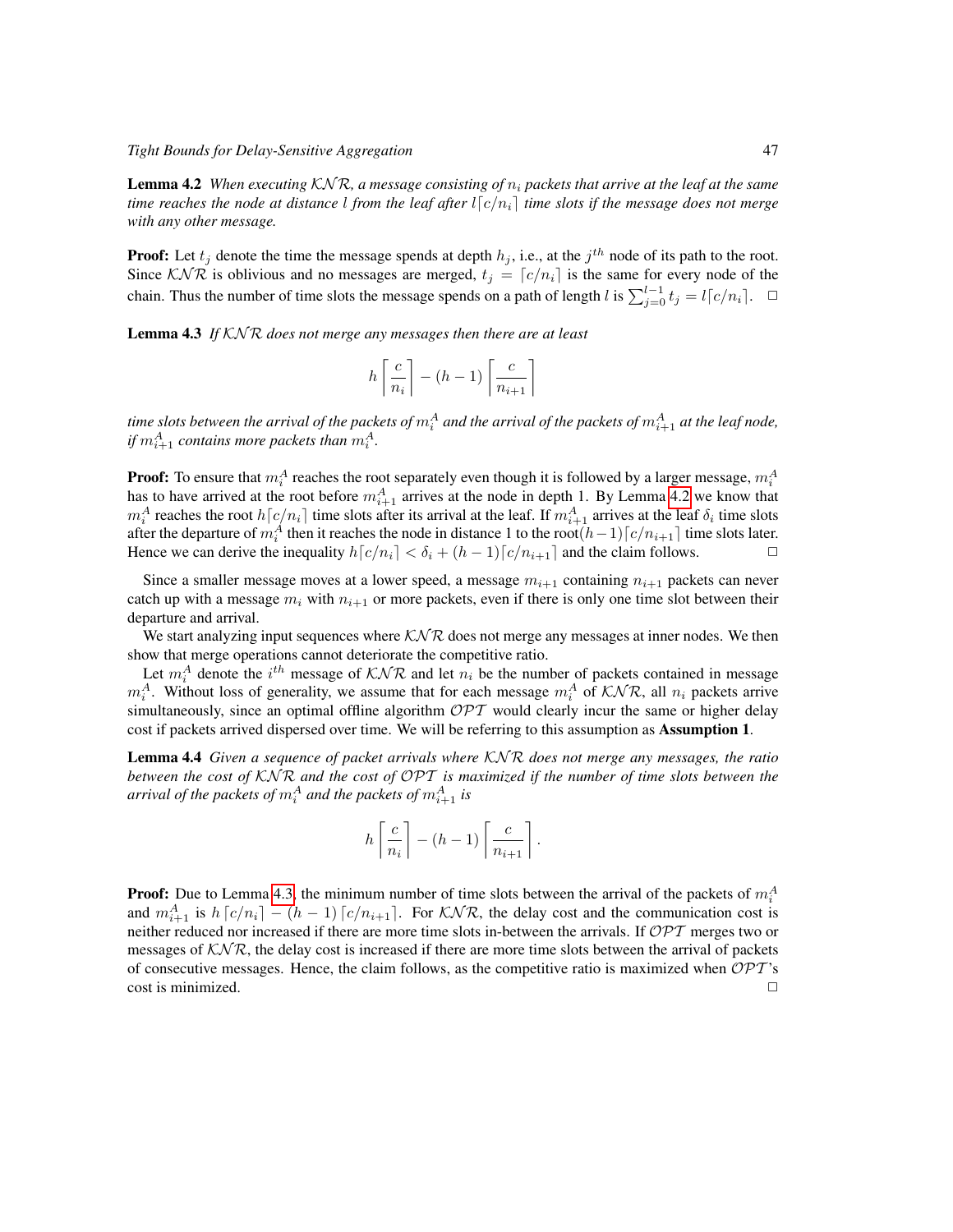Thus we can assume without loss of generality that there are exactly  $h(c/n_i) - (h-1)(c/n_{i+1})$ time slots between the arrival of consecutive messages thanks to Lemma [4.4.](#page-9-1) We will be referring to this assumption as Assumption 2.

<span id="page-10-0"></span>**Lemma 4.5** For sequences where KNR does not merge any messages, the competitive ratio of KNR is  $O(\sqrt{h})$  *on chain graphs.* 

**Proof:** We pick a transmission of the optimal offline algorithm  $\mathcal{OPT}$  and compare the cost accumulated for the packets within this message to the cost the online algorithm  $\mathcal{KNR}$  incurs for the same packets. We show that the competitive ratio for each such transmission is  $O(\sqrt{h})$  by proving an upper bound on the cost for the online algorithm  $K\mathcal{N}\mathcal{R}$  followed by a lower bound on the cost the optimal algorithm accrues.

Let us consider the case where  $\mathcal{OPT}$ 's message  $m^O$  consists of packets distributed over z messages  $m_i^A$  by the online algorithm  $K\mathcal{N}\mathcal{R}$ . In other words, we assume that for a certain number of packets, the online algorithm sends messages  $m_i^A$  where  $i \in \{1, ..., z\}$  and  $\mathcal{OPT}$  sends one message  $m^O$ . If there are any packets in the first or the last message of  $K\mathcal{N}\mathcal{R}$  that the optimal algorithm  $\mathcal{OPT}$  does not include in  $m^O$ , we ignore them when computing the delay and communication cost for  $\mathcal{OPT}$ . For  $i = 1$  or  $i = z$ we set  $n_i$  to the number of packets that are in  $m_i^A$  and in  $m^O$ . When sending the z messages individually to the root,  $KNR$  incurs a transmission cost of  $cc^{KNR} = zhc$  and a delay cost of  $dc^{KNR} < 2zhc$ . After having bounded the cost for  $K\mathcal{N}\mathcal{R}$  we now turn to the minimum cost an offline algorithm faces. Clearly, the transmission of  $m^O$  entails a communication cost of  $cc^{OPT} = ch$  for  $OPT$ . As a next step we want to determine the minimum delay cost accumulated by the z messages  $m_i^A$ , which are merged into message  $m^O$  by the optimal algorithm.

We consider two cases: a) the minimum delay cost if the majority of messages is large, i.e., contains more than  $c/2$  packets, and b) the minimum delay cost if the majority of the packets is small, i.e., consists of at most  $c/2$  packets. We show that in both cases the delay cost of the optimal algorithm is  $\Omega(cz^2)$ .

a) If more than  $z/2$  messages contain more than  $c/2$  packets, we ignore all other messages and focus on the messages with  $n_i > c/2$ . Let  $\delta_j$  denote the number of time slots between the arrival of message  $m_j^A$  and the arrival of  $m_{j+1}^A$ . Assume there are y messages with  $n_i > c/2$ . They are responsible for a total delay cost of at least  $dc^{OPT} > \sum_{i=1}^{y} n_i \sum_{j=i}^{y} \delta_j$ . Even when  $\delta_j = 1$  for all j, this sum amounts to

$$
dc^{\mathcal{OPT}} > \sum_{i=1}^{y} n_i \sum_{j=i}^{y} \delta_j \ge \sum_{i=1}^{y} \frac{c}{2}(y-i) \in \Omega(y^2c).
$$

Thus this sum is  $\Omega(z^2c)$ , because  $y > z/2$ .

b) If the majority of messages  $m_i^A$  contain at most  $c/2$  packets, we ignore the other messages. For simplicity's sake we let z denote the number of messages with  $n_i \le c/2$ . Let  $\lambda_i$  denote the time period between the arrival of the  $n_i$  packets and the time slot when the corresponding message  $m_i^A$  departs from the leaf. Moreover, let  $\delta_i$  be the time period after the message has departed from the leaf until the next set of  $n_{i+1}$  packets arrives. See Figure [4](#page-10-0) for an example.

The total sum of the delay cost  $\mathcal{OPT}$  accumulates at the leaf for all messages  $m_i^A$  is given by

$$
dc^{\mathcal{OPT}} = \sum_{i=1}^{z-1} n_i \sum_{j=i}^{z-1} (\lambda_j + \delta_j).
$$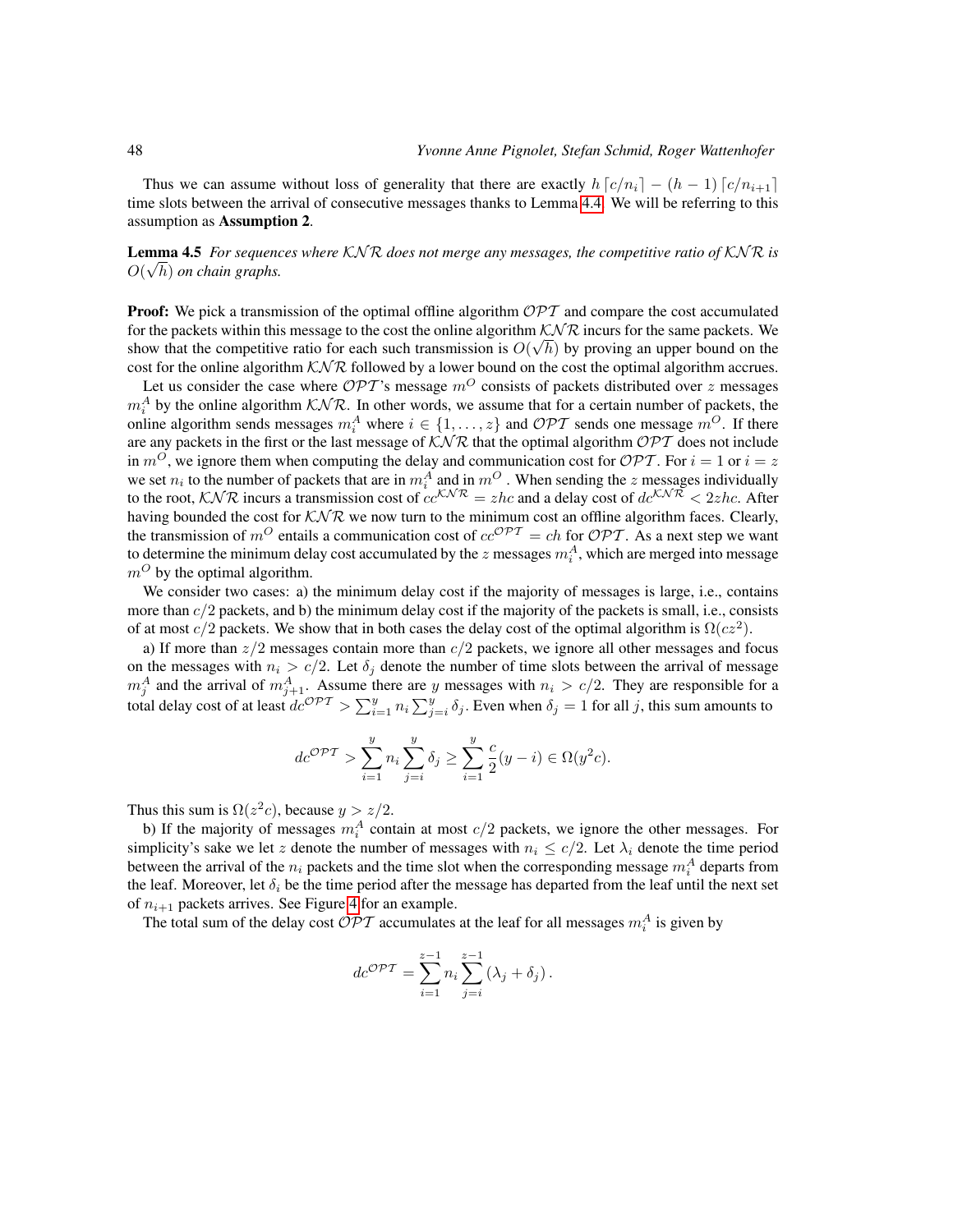

Fig. 4: A sequence of message arrivals and departures for  $KNR$  at a leaf. The message  $m_i^A$  is forwarded after  $\delta_i$ time slots at the leaf.  $\delta_i$  time slots later the next message arrives.

The following two key facts enable us to derive a bound for the delay cost the optimal algorithm incurs by waiting until the packets of all messages  $m_i^A$  have arrived at the leaf:

Fact 1 If the number of packets between two messages differs by a factor of at most two, the time they spend at the leaf differs by the same factor. More formally, if  $2n_i > n_j$ ,  $j > i$  then,  $\lambda_j = \lfloor c/n_j \rfloor > i$  $c/2n_i \geq \lambda_i/2$ .

Fact 2 If the difference between the size of two messages is larger than a factor of two, we can apply Lemma [4.3](#page-9-0) to compute the minimum number of time slots between their arrival that ensures that a larger message cannot catch up with a smaller message on its path to the root. It holds that if  $2n_i < n_j$ ,  $j > i$ then the number of time slots  $m_j^A$  arrives later than  $m_i^A$  is at least

$$
h\left\lceil \frac{c}{n_i} \right\rceil - (h-1)\left\lceil \frac{c}{n_j} \right\rceil \geq h\frac{c}{n_i} - (h-1)\left(\frac{c}{n_j} + 1\right)
$$
  
> 
$$
\frac{2hc - (h-1)(c - 2n_i)}{2n_i}
$$
  
> 
$$
\frac{hc}{4n_i},
$$

as  $n_i < c/4$  due to our assumption that the largest message contains at most  $c/2$  packets and no messages are merged after they leave the leaf node.

We construct a binary vector a where  $a_i = 1$  if there exists a message  $m_j^A$  with  $j > i$  and  $2n_i < n_j$ . Using this vector we can rewrite the delay cost  $dc^{\mathcal{OPT}}$  the optimal algorithm incurs at the leaf.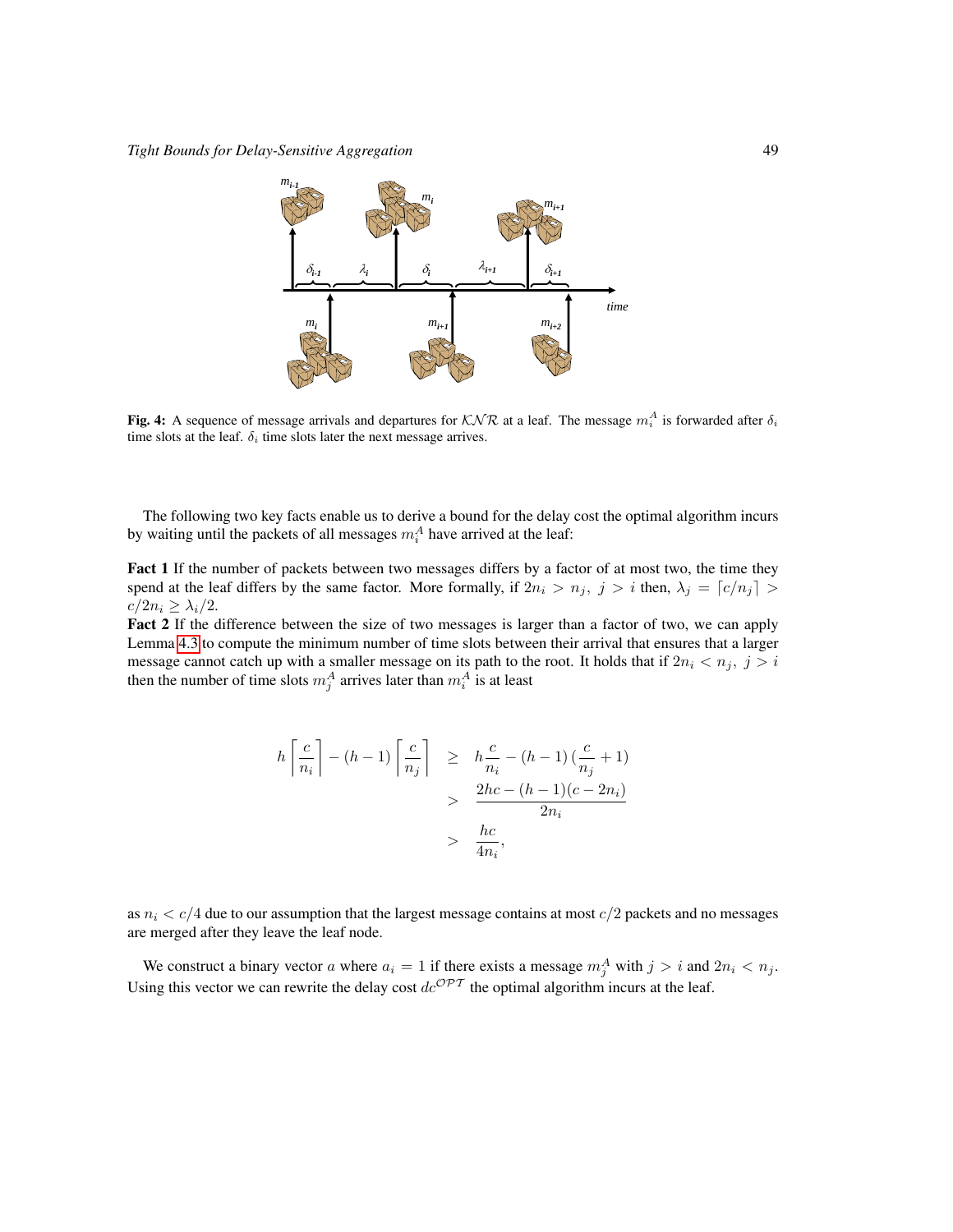<span id="page-12-0"></span>
$$
dc^{\mathcal{OPT}} = \sum_{i=1}^{z-1} n_i \sum_{j=i}^{z-1} (\lambda_j + \delta_j)
$$
  
> 
$$
\sum_{i=1}^{z-1} n_i \left( a_i \frac{hc}{4n_i} + (1 - a_i) \sum_{j=i}^{z-1} \frac{c}{2n_i} \right)
$$
  
> 
$$
\sum_{i=1}^{z-1} \left( \frac{a_i hc}{4} + \frac{(1 - a_i)(z - 1 - i)c}{2} \right)
$$
  
= 
$$
\frac{c}{4} \sum_{i=1}^{z-1} (a_i (h - 2z + 2 + 2i) + 2z - 2 - 2i).
$$
 (2)

In [\(1\)](#page-12-0), we used Facts 1 and 2 to bound  $\sum_{j=i}^{z-1} \lambda_j + \delta_j$ . If  $a_i = 1$ , we apply Fact 2 and the sum is replaced by the number of time slots until the large message responsible for  $a_i = 1$  arrives, in the other case, we have a lower bound for  $\lambda_j$  due to Fact 1.

If  $h > z - 2$  the sum in [\(2\)](#page-12-0) is minimized if  $a_i = 0$  for all messages. In this case it holds that

$$
dc^{\mathcal{OPT}} > \frac{c}{4} \sum_{i=1}^{z-1} (2z - 2 - 2i)
$$
  
=  $\frac{c}{4} (z - 1)(2z - 2 - z)$   
>  $\frac{c}{4} (z - 2)^2$   
 $\in \Omega(cz^2).$ 

If  $h < z - 2$ , then  $\sum_{i=1}^{z-1} a_i (h - 2z + 2 + 2i)$  can be negative. This sum is minimized if the messages with P th  $a_i = 1$  occur first. Let the number of these messages be y. In this case, we have to consider  $\frac{y}{i=1}h - 2z + 2 + 2i = y(h - 2z + 3 + y)$ , which reaches its minimum of  $-(1/4)(2z - h - 3)^2$  for  $y = z - h/2 - 3/2$ . Consequently,

$$
dc^{\mathcal{OPT}} > \frac{c}{4} \sum_{i=1}^{z-1} (a_i(h - 2z + 2 + 2i) + 2z - 2 - 2i)
$$
  
> 
$$
-\frac{c}{16}(2z - h - 3)^2 + \frac{c}{4}(z - 2)^2
$$
  

$$
\in \Omega(cz^2).
$$

Hence  $dc^{\mathcal{OPT}}$  is  $\Omega(cz^2)$  in both cases a) and b); finally:

$$
\rho = \frac{\cos t^{\text{KNR}}}{\cos t^{\text{OPT}}} \in O\left(\frac{zhc}{cz^2 + ch}\right) = O\left(\min\left(\frac{h}{z}, z\right)\right) = O\left(\sqrt{h}\right).
$$

 $\Box$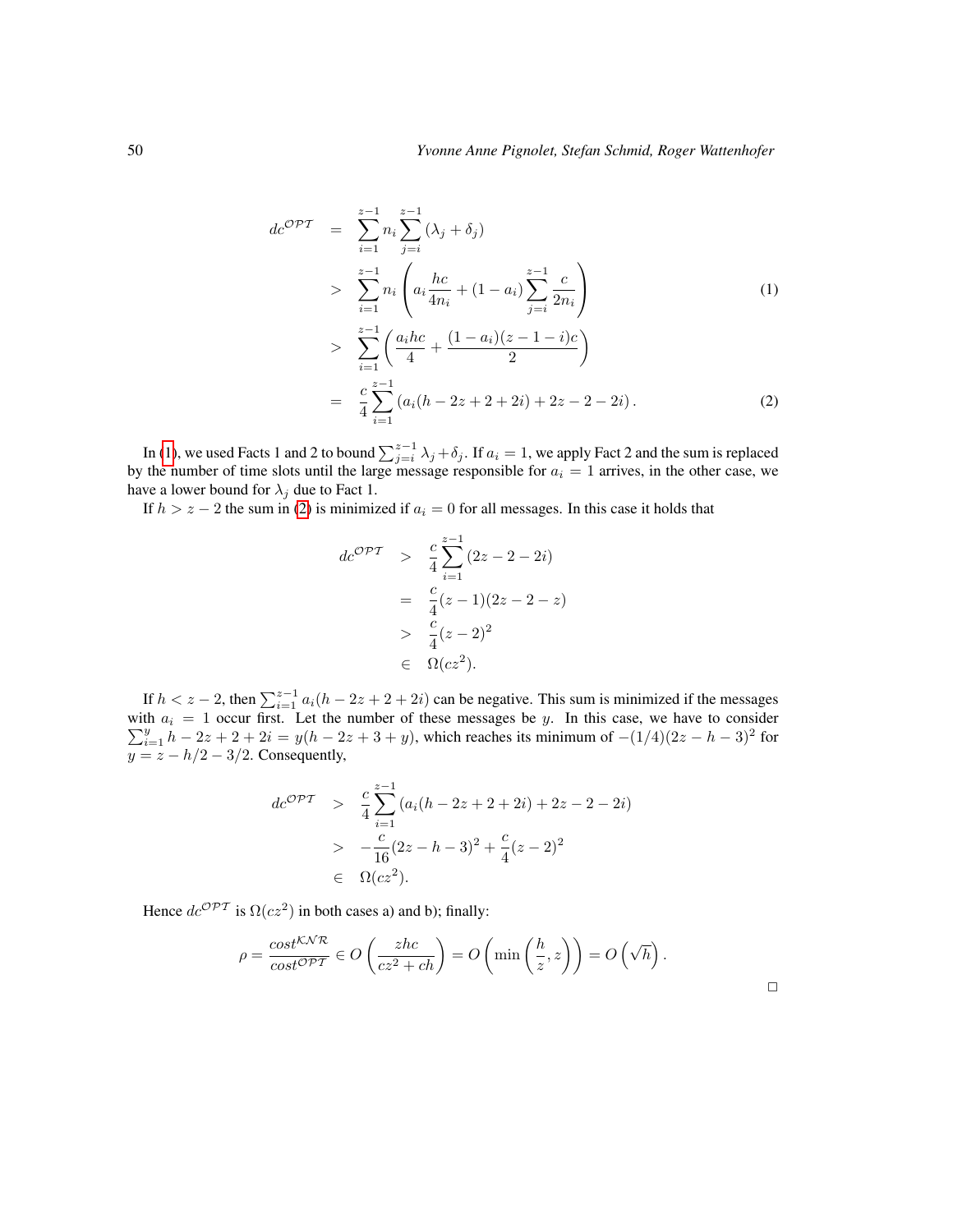#### *Tight Bounds for Delay-Sensitive Aggregation* 51

We now investigate what happens if there are fewer time slots between packet arrivals, *i.e.*, situations where merge operations can occur. To this end, we consider a sequence of packet arrivals without merge operations and compare it to the same sequence where the number of time slots between consecutive arrivals is reduced. More precisely, let  $S = \{(n_1, t_1), (n_2, t_2), \ldots\}$  denote a sequence of packet arrivals, where  $(n_i, t_i)$  describes the arrival of  $n_i$  packets in time slot  $t_i$ . We compute the difference between the cost accumulated for sequences  $S = \{(n_1, t_1), (n_2, t_2), \ldots\}$  without merged messages and  $S' =$  $\{(n'_1, t'_1), (n'_2, t'_2), \ldots\}$ , where for all  $i > 0$  it holds that  $n_i = n'_i$  and  $t_{i+1} - t_i \ge t'_{i+1} - t'_i$ .

<span id="page-13-0"></span>**Lemma 4.6** Consider a transmission of OPT in the sequence S' and assume that  $KNR$  merges  $\mu_i$ *messages into one message at hop distance* i *from the leaf. Compared to a sequence* S *where no messages* are merged,  $\mathcal{KNR}$  can reduce its cost by at least  $\Omega(\mu_i\cdot c\cdot (h-i)).$ 

**Proof:** If the  $\mu_i$  messages are sent to the root separately, the online algorithm pays  $\mu_i(h-i)c$  communication cost for the transmissions between the node at distance  $i$  to the root node. By merging theses messages the cost for the transmission amounts to  $(h-i)c$ , consequently the difference is in  $\Omega(\mu_i \cdot c \cdot (h-i))$ .  $\Box$ 

<span id="page-13-1"></span>**Lemma 4.7** Consider a transmission of OPT in the sequence S' and assume that  $KNR$  merges  $\mu_i$ *messages into one message at hop distance* i *from the leaf. Compared to a sequence* S *where no messages* are merged, OPT can reduce its cost by at most  $O(\mu_i \cdot c \cdot (h-i)).$ 

**Proof:** Consider the  $\mu_i$  messages that  $K\mathcal{NR}$  merges at node i. Note that message j of size  $n_i$  cannot catch up with a message of greater size  $n_j > n_i$  unless it merges with another message first. This implies, that in order to have  $\mu_i$  messages merging at distance i from the leaf, the message size of  $K\mathcal{N}\mathcal{R}$ 's messages has to be strictly monotonically increasing.

In the following, let the superscript s identify variables considered in the scenario where  $KNR$  does not merge any messages, and the superscript m identify variables in the other scenario. Let  $\lambda_l + \delta_l$  denote the time period between two consecutive arrival time slots of the set of  $n_l$  and the set of  $n_{l+1}$  packets, where  $\lambda_l = [c/n_l]$  is the number of time slots the  $l^{th}$  message spends at the leaf  $\delta_l$  is the number of time slots between  $m_l^A$ 's departure and  $m_{l+1}^A$ 's arrival that ensure that  $m_{l+1}^A$  does not catch up (too early) with  $m_l^A$ . For sequences where  $\mathcal{KNR}$  does not merge any packets,  $\mathcal{OPT}$ 's delay cost is given by

$$
dc^{s} = \sum_{l=1}^{\mu_{i}-1} \sum_{j=l}^{\mu_{i}-1} n_{l}(\delta_{j}^{s} + \lambda_{j}).
$$

In order to guarantee that consecutive messages are not merged by  $\mathcal{KNR}$  it holds that  $\delta_i^s = h[c/n_l] (h-1)$   $\lceil c/n_{l+1} \rceil - \lceil c/n_l \rceil$  due to Lemma [4.3](#page-9-0) and Assumptions 1 and 2. Since  $n_l < n_{l+1}$ , we know that  $\delta_l^s < h(\lceil c/n_l \rceil - \lceil c/n_{l+1} \rceil)$ . Note that this entails that

$$
\sum_{j=l}^{\mu_i-1} \delta_j^s \le h\left(\lceil c/n_l\rceil - \lceil c/n_{\mu_i}\rceil\right).
$$

If we assume the merge operation of  $\mu_i$  messages to happen at depth  $h - i$  we can compute a lower bound for the shortened time period between two messages. Observe that in order to ensure that messages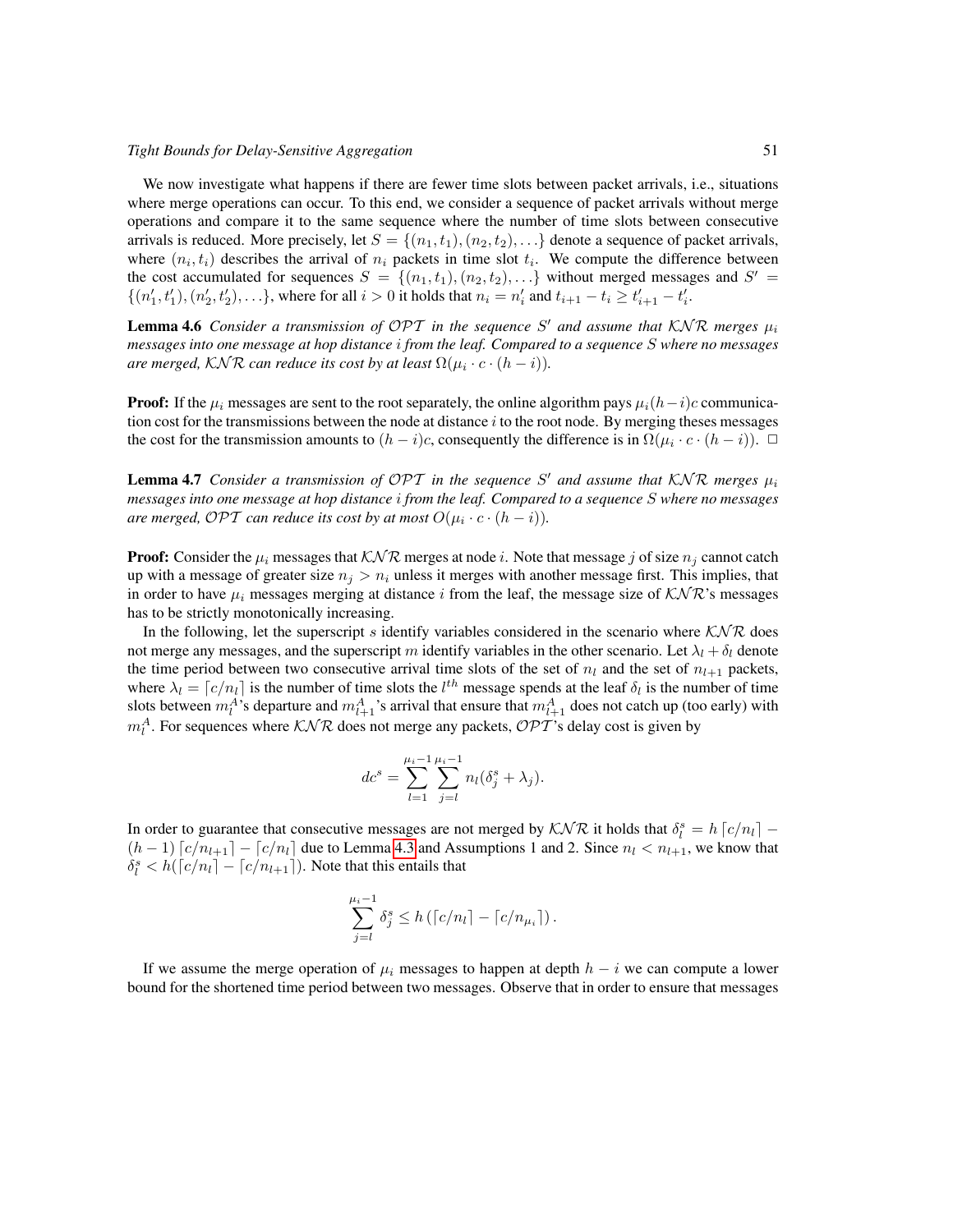do not merge too early, it must hold that  $\delta_l^m \geq i \lceil c/n_l \rceil - (i-1) \lceil c/n_{l+1} \rceil - \lceil c/n_l \rceil$ . Due to  $n_l < n_{l+1}$ ,  $\delta_l^m \geq (i-1)(\lceil c/n_l \rceil - \lceil c/n_{l+1} \rceil)$  and thus

$$
\sum_{j=l}^{\mu_i-1} \delta_j^m \ge (i-1) \left( \lceil c/n_{\mu_i} \rceil - \lceil c/n_l \rceil \right).
$$

Combining the above,  $\mathcal{OPT}$  can reduce its delay cost by at most

$$
\Delta de^{\mathcal{OPT}} = de^s - de^m
$$
  
\n
$$
\leq \sum_{l=1}^{\mu_i - 1} n_l h\left(\left\lceil \frac{c}{n_l} \right\rceil - \left\lceil \frac{c}{n_{\mu_i}} \right\rceil\right) - n_l(i - 1) \left(\left\lceil \frac{c}{n_l} \right\rceil - \left\lceil \frac{c}{n_{\mu_i}} \right\rceil\right)
$$
  
\n
$$
\leq \sum_{l=1}^{\mu_i - 1} n_l (h - i + 1) \left(\frac{c}{n_l} - \frac{c}{n_{\mu_i}} + 1\right)
$$
  
\n
$$
= (\mu_i - 1)(h - i + 1)(c + 1).
$$

 $\Box$ 

Lemma 4.8 *Consider a sequence of packet arrivals on a chain graph satisfying the following conditions:* KN R *sends some messages individually to the root and performs one merge operation on the other* √ *messages.* If OPT merges all these messages into one at the leaf then the competitive ratio is  $O(\sqrt{h})$ .

**Proof:** Let the number of messages  $KNR$  sends individually to the root be denoted by  $\nu$  and the number of messages KNR merges at distance i from the leaf be denoted by  $\mu$ . If the packets that form the  $\mu$ messages KNR merges arrive before the  $\nu$  messages sent to the root separately the claim follows directly from Lemmas [4.6](#page-13-0) and [4.7.](#page-13-1) Otherwise we have to take the delay cost the  $\nu$  messages can save since the to be merged messages can arrive closer to each other into account. Applying Lemmas [4.6](#page-13-0) and [4.7](#page-13-1) leads to a total cost for  $K\mathcal{N}\mathcal{R}$  of less than  $3(\nu hc + hc + \mu ic)$  and the total cost for  $\mathcal{OPT}$  amounts to at least  $\Omega(hc + \min(v^2c, vhc) + \mu ic)$ . As in the proofs above we can assume without loss of generality that  $(\nu + \mu) \in \omega$  $\sqrt{h}$ ). If  $\nu h < \nu^2$  the competitive ratio is  $O(1)$ , otherwise the ratio is at most  $O(\frac{\nu h+\mu}{h+\nu^2+\mu})$ . Assume  $\nu$  to be lager than  $\mu$ . This implies that  $\nu > \sqrt{h}$  and hence the ratio is  $O(\nu h/\nu^2) = O(\sqrt{h})$ . If  $\mu$ is larger than  $\nu$ , we have a ratio of  $O(hn\mu/(h+n\mu^2))$ , which is  $O(n\mu)$ ne h).  $\Box$ 

Hence, we have shown that the competitive ratio does not deteriorate for one occurrence of a merge operation. We can apply the above lemma and induction on the number of merge operations one message takes part in: Treat the node where a merge occurs as a new leaf node and consider the merge operations on the remaining chain until the root independently. For this network, the same arguments apply, and we can conclude that the cost the online and the offline algorithm save by merging does not inflict a change can conclude that the cost the online and the ornine algorithm save by merging does not inflict a change<br>in the competitive ratio. Hence it follows that the competitive ratio is at most  $O(\min(\sqrt{h}, c))$  on chain graphs.  $\Box$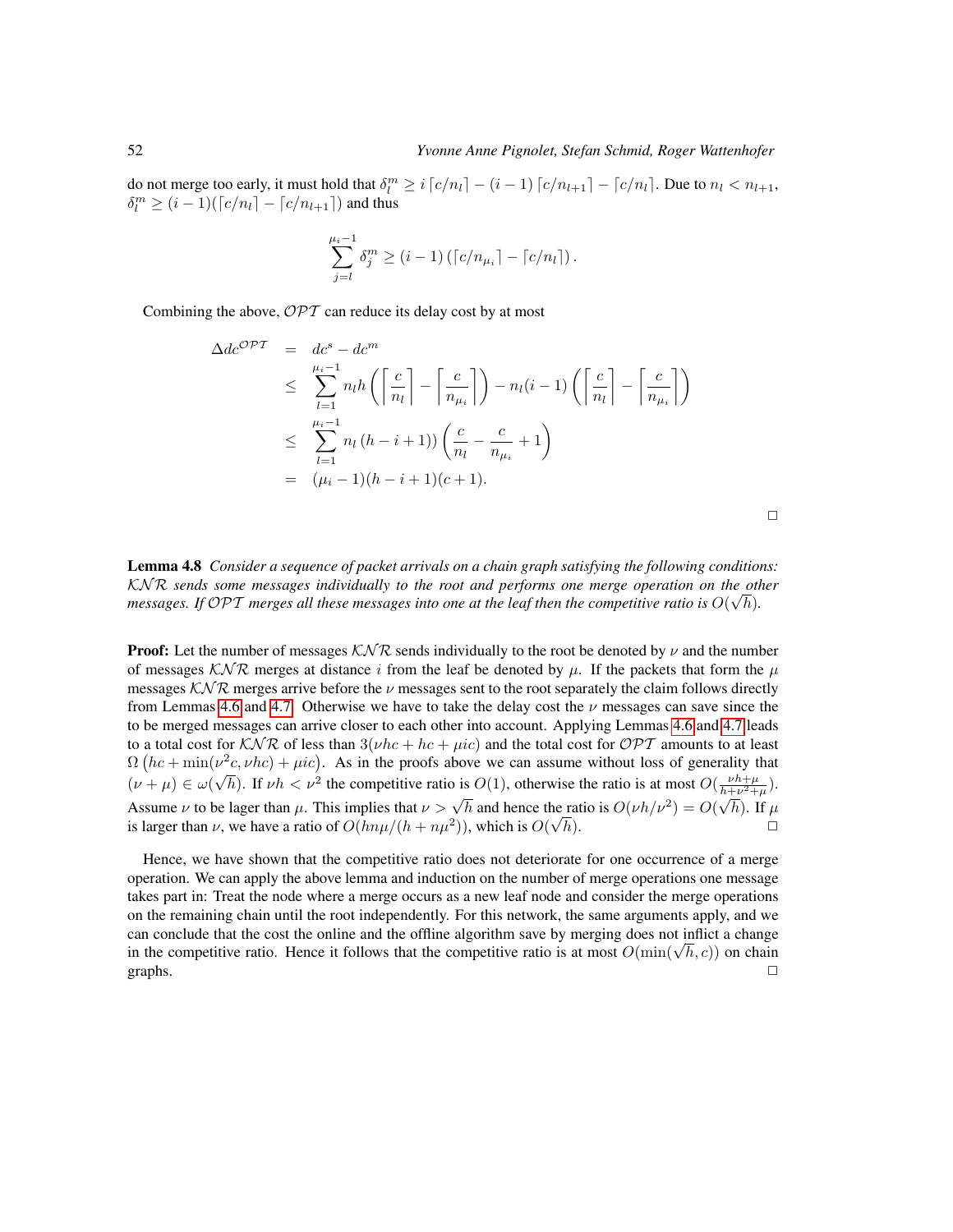#### *Lower Bound*

We now show that  $K\mathcal{N}\mathcal{R}$  is asymptotically optimal for all oblivious online algorithms, i.e., we derive a we now show that  $\triangle N \kappa$  is asymptotically optima<br>lower bound for chain networks of  $\Omega(\min(\sqrt{h}, c))$ .

Theorem 4.9 *The competitive ratio of any oblivious algorithm* ALG *is at least*

$$
\rho = \frac{cost^{ALG}}{cost^{\mathcal{OPT}}} \in \Omega\left(\min(\sqrt{h}, c)\right).
$$

**Proof:** Let ALG denote any oblivious online algorithm, and assume that packets arrive one-by-one: At time 0, a packet p arrives at the leaf node  $l$ . The next packet arrives at the leaf exactly when  $ALG$  sends the packet at  $l$ . Let  $w$  denote the time a packet waits at  $l$ , and observe that the same waiting time holds for all nodes on the way from the leaf to the root due to the oblivious nature of ALG. Thus, the total waiting time per packet is hw, and the communication cost is hc:  $cost^{ALG} = hw + hc$ . We now derive an upper bound on the optimal algorithm's cost for this sequence. We partition the packets into blocks of size per bound on the optimal algorithm's cost for this sequence. We partition the packets into blocks of size  $h$ , i.e., one message contains  $\sqrt{h}$  packets. Thus, the communication cost per packet of this algorithm is  $hc/\sqrt{h}$  =  $\sqrt{hc}$ . The delay cost per message at the leaf is  $\sum_{i=1}^{\sqrt{h}-1} i w \in \Theta(hw)$ . In addition, each packet experiences one unit of delay per hop on the way up to the root. Thus, the optimal cost per packet is  $cost^{OPT} \leq \Theta(\sqrt{h}c + w\sqrt{h} + h)$ . Therefore, it asymptotically holds for this sequence that √  $h + h$ ). Therefore, it asymptotically holds for this sequence that

$$
\rho \ge \frac{hc + hw}{\sqrt{h}c + w\sqrt{h} + h} = \frac{h(c+w)}{\sqrt{h}(c+w) + h}.
$$

The lower bound follows from distinguishing three cases. If h and  $c + w$  are asymptotically equivalent, The lower bound follows from distinguishing three cases. If h and  $c + w$  are asymptotically equivalent, this yields  $\Omega(\sqrt{h})$ . If h is asymptotically larger than  $c + w$ , the best oblivious algorithm choosing w as this yields  $\Omega(\sqrt{n})$ . It h is asymptotically larger than  $c + w$ , the best oblivious algorithm choosing w as small as possible gives a lower bound of  $\Omega(c)$ . Finally, if  $h < c + w$ , we have  $\Omega(\sqrt{h})$ .

#### *Discussion*

Compared to the trees studied in the previous section, the analysis of chain networks is more involved. This can be explained with the fact that the tree bound is in the order of the tree height and hence merely investigating the cost occurring at any given depth rather than on the whole path is sufficient to prove the claim; there is no need to perform a detailed comparison of merge sequences of the online algorithm and the offline algorithm.

e offline algorithm.<br>Our findings can be compared to the analysis presented in [\[KNR02\]](#page-20-10). Their  $\Omega(\sqrt{h})$  lower bound holds for arbitrary oblivious algorithms on *trees*. We have shown that this upper bound is too pessimistic, as general trees are inherently more difficult than chain topologies, and that the lower bound can be increased to  $\Omega(\min(h, c))$ . For chain networks, we have generalized their result to arbitrary edge cost, yielding a to *Σ*(min(*n*, *c*)). For chain networks, we nave generalized their lower bound of  $\Omega(\min(\sqrt{h}, c))$ , which is proved tight by KNR.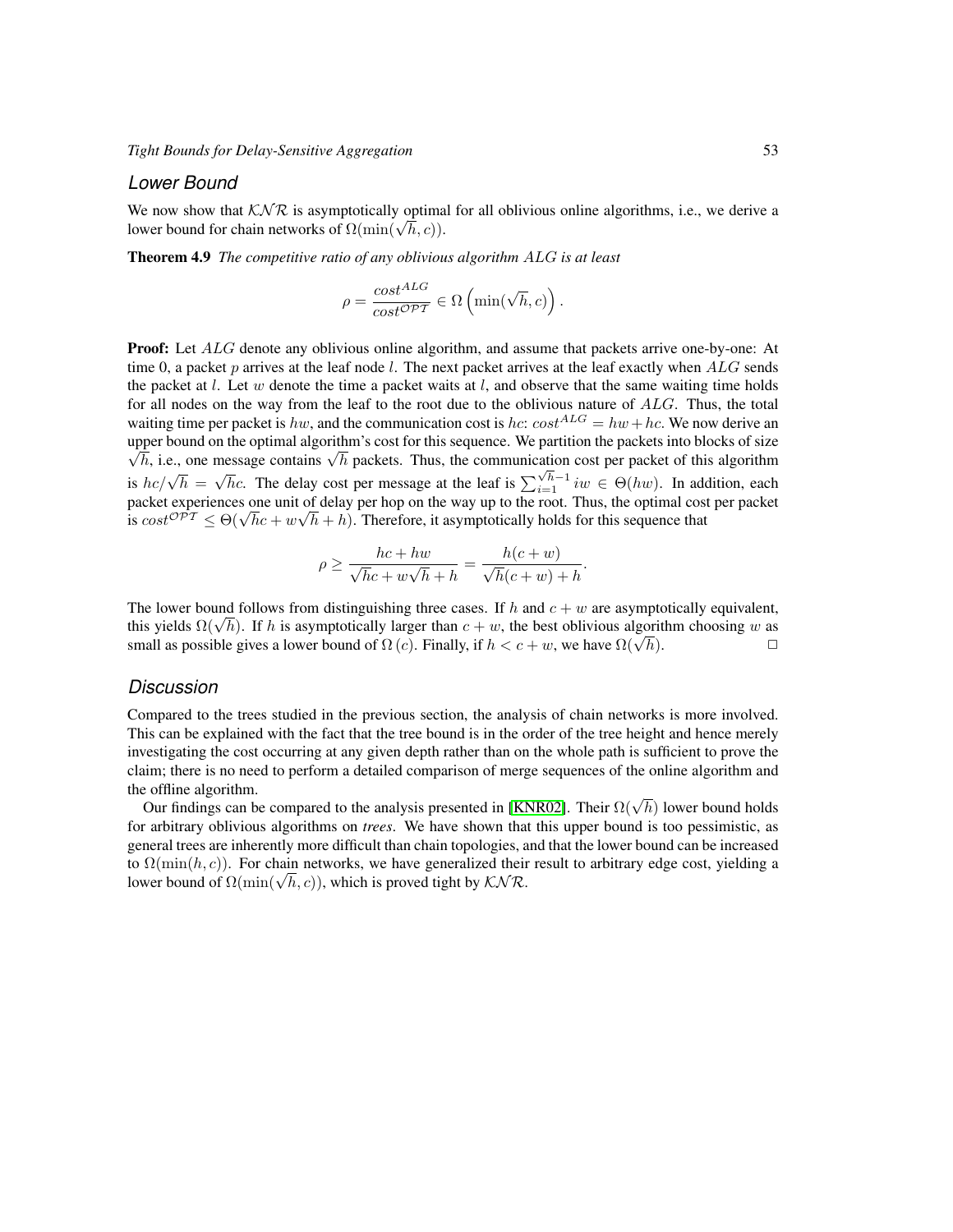# 5 Value-Sensitive Aggregation

There are many scenarios where, in contrast to the aggregation model considered above, the information to be delivered is not binary (e.g., event messages) but where arbitrary *value* aggregations need to be performed at the root. E.g., consider a set of sensor nodes measuring the temperature or oxygen levels at certain outdoor locations, and the root is interested to have up-to-date information on these measurements. In this case, larger value changes are more important and should be propagated faster to the root, e.g., such that an alarm can be raised soon in case of drastic environmental changes.

In the following, we consider a most simple topology: A network consisting of a leaf and a sink. Let the value measured by the leaf l at time t be  $l_t$ . We assume that the leaf node can only send the value it currently measures. The root node's latest value of node l at time t is denoted by  $r_t$ . We seek to minimize the following optimization function:  $cost = M \cdot c + \sum_{t} |l_t - r_t|$  where M is the total number of message transmissions and c the cost per transmission, i.e.,  $M \cdot c$  is the total communication cost. We refer to the sum  $\sum_{t} |l_t - r_t|$  as the error cost.

Typically, the values measured by a sensor node do not change arbitrarily, but there is a bound on the maximal change per time unit. In the following, we assume that the value measured by a node changes by at most  $\Delta$  per time slot. Moreover, we assume that the sensor nodes can only measure discrete quantities, and that the difference between two measured values is at least  $\epsilon$ .

### *Optimal Offline Algorithm for Link*

There exists a simple optimal (offline) algorithm  $\mathcal{OPT}$  which applies dynamic programming.  $\mathcal{OPT}$ exploits the following optimal substructure: If we know the best sending times for all slots  $t' < t$  given that a message is sent at time  $t'$ , we can compute the optimal sending times assuming that  $\mathcal{OPT}$  sends at time t. Let the number of time slots under scrutiny be  $T$ . Note that, we only have to consider the time slots with value changes, because an optimal algorithm either sends a value immediately after it has changed or not until the value has changed again. Let time slot  $t_i$  denote the time slot when the  $i^{th}$  value change occurred and we set  $t_0 = 0$ . Determining all time slots with value changes requires iterating over all T time slots. To compute the minimum cost accumulated until time slot  $t_i$ , we consider each possible last transmission  $j < i$  and add the inaccuracy cost which accrued at the root node between the two transmissions j and i. Hence we can construct an array  $OPT[\cdot]$  of size  $\lambda + 1$ , where  $\lambda$  is the total number of value changes at the leaf node. We set  $OPT[0] = 0$ , as we assume that initially, the root stores the correct value. The remaining matrix entries are then computed as follows:

$$
OPT[i] = \min_{j < i} \left( OPT[j] + c + |l_{t_i} - l_{t_j}| + \sum_{k=j+1}^{i-1} |l_{t_k} - l_{t_j}|(t_{k+1} - t_k) \right).
$$

In time  $O(\lambda^2)$  we construct a matrix  $A[\cdot][\cdot]$  of size  $(\lambda + 1) \times (\lambda + 1)$ , where for all  $1 \le j, i \le \lambda$  the entry  $A_{i,j} = |l_{t_i} - l_{t_j}|(t_{i+1} - t_i)$ . This allows us to compute any sum  $\sum_{k=j+1}^{i-1} |l_{t_k} - l_{t_j}|(t_{k+1} - t_k)$  for  $1 \le i \le j \le \lambda$  in constant time. For a given  $i, 1 \le i \le \lambda$ , computing  $\widehat{OPT}[i]$  takes time  $O(\lambda)$  using these pre-computed values. Thus, we have the following theorem.

Theorem 5.1 *In a link network, the optimal aggregation strategy for* T *time slots can be computed in time*  $O(T + \lambda^2)$ , where  $\lambda$  *is the number of value changes at the leaf.* 

If the input for the offline algorithm consists of a sequence of value changes and the time slots when they happened, the time complexity is  $O(\lambda^2)$ .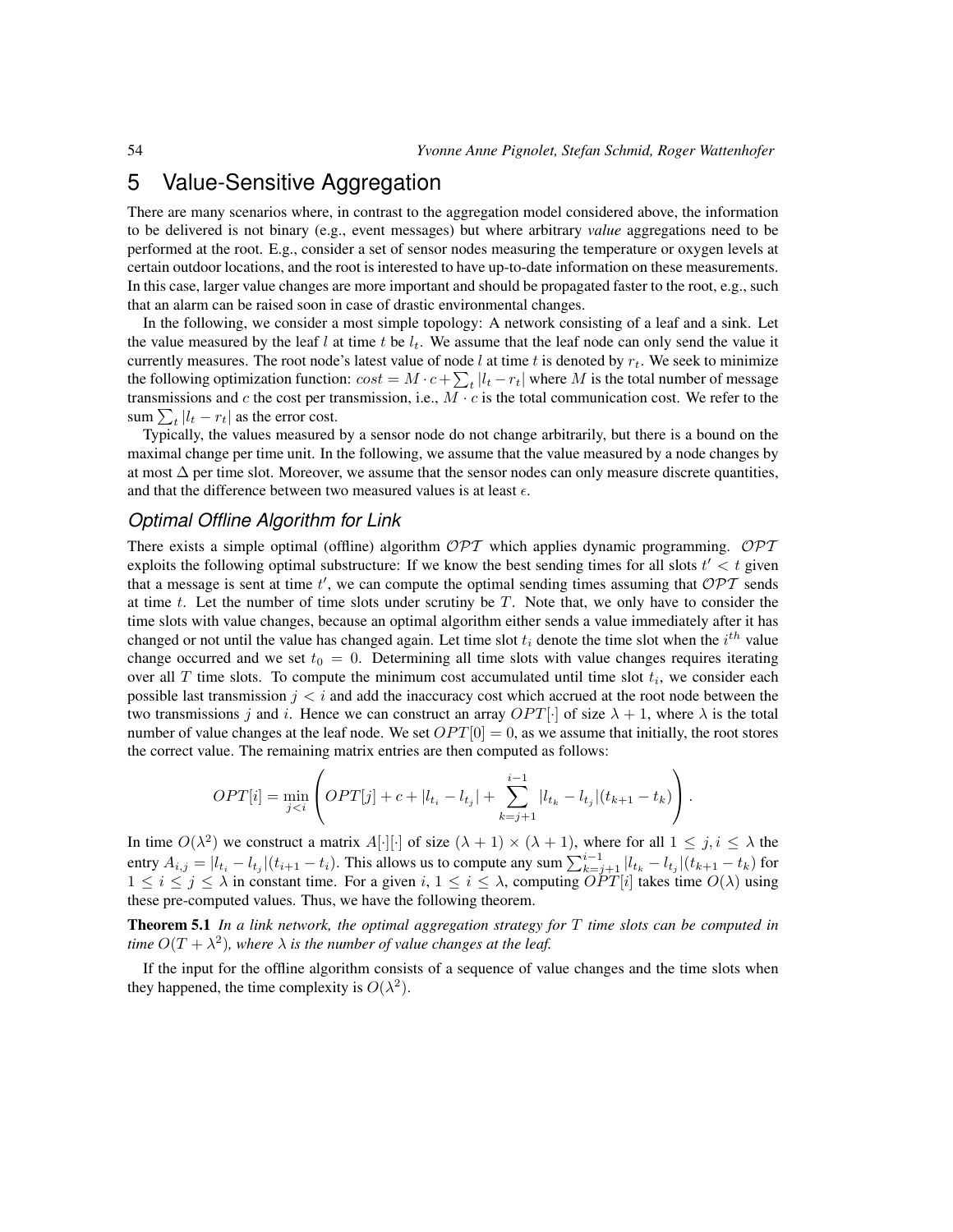### *Online Algorithm for Link*

We propose the following online algorithm  $AGG$ , which can be seen as a generalization of the algorithm  $K\Lambda/\mathcal{R}$  discussed in the previous sections: The leaf l sends the value it currently measures if and only if  $\sum_{t=\tau}^{T} |l_t - l_\tau| \geq c$ , where  $\tau$  is the last time l has transmitted its value and T is the current time.

<span id="page-17-0"></span>For the analysis of  $AGG$ , we consider the time periods between two transmissions of  $AGG$ . For each such period, we can bound the competitive ratio yielding an overall competitive ratio. We first need the following helper lemma.

Lemma 5.2 *Let* ρ *be the competitive ratio of* AGG *when* AGG*'s error cost is* c *in each time period* I*, then* 3ρ/2 *is an upper bound on the total competitive ratio.*

**Proof:** First observe that  $AGG$  can have a larger error cost than c in a period, e.g., if in a time slot where the accumulated error cost is  $c - \varepsilon$  for an arbitrarily small  $\varepsilon > 0$  there is a large value change of size  $\Delta$ at the leaf. Hence, the online algorithm's error in any period is at most  $2(c - \epsilon) + \Delta$ . Consider a period I where the online algorithm's error cost is  $2(c - \epsilon) + k$  for some  $k \leq \Delta$ . Compared to the case studied so far,  $\mathcal{AGG}$ 's error cost will increase by at most  $k + c - 2\epsilon$ . However, due to the large value change, we know that the optimal algorithm's error cost must increase by at least  $k$  as well. The new competitive ratio  $\rho'$  is hence

$$
\rho' = \frac{CC'_{AGG} + DC'_{AGG}}{CC'_{\mathcal{OPT}} + DC'_{\mathcal{OPT}}}
$$
\n
$$
\leq \frac{cc^{AGG} + dc^{AGG} + k + c - 2\epsilon}{cc^{\mathcal{OPT}} + dc^{\mathcal{OPT}} + k}
$$
\n
$$
= \frac{cc^{AGG} + dc^{AGG}}{cc^{\mathcal{OPT}} + dc^{\mathcal{OPT}} + k} + \frac{k + c - 2\epsilon}{cc^{\mathcal{OPT}} + dc^{\mathcal{OPT}} + k}
$$
\n
$$
< \rho + \frac{c - 2\epsilon}{cc^{\mathcal{OPT}} + dc^{\mathcal{OPT}}}
$$
\n
$$
= \rho + \frac{c - 2\epsilon}{(cc^{AGG} + dc^{AGG})/\rho}
$$
\n
$$
< \rho + \frac{c - 2\epsilon}{2c/\rho}
$$
\n
$$
< \frac{3\rho}{2}.
$$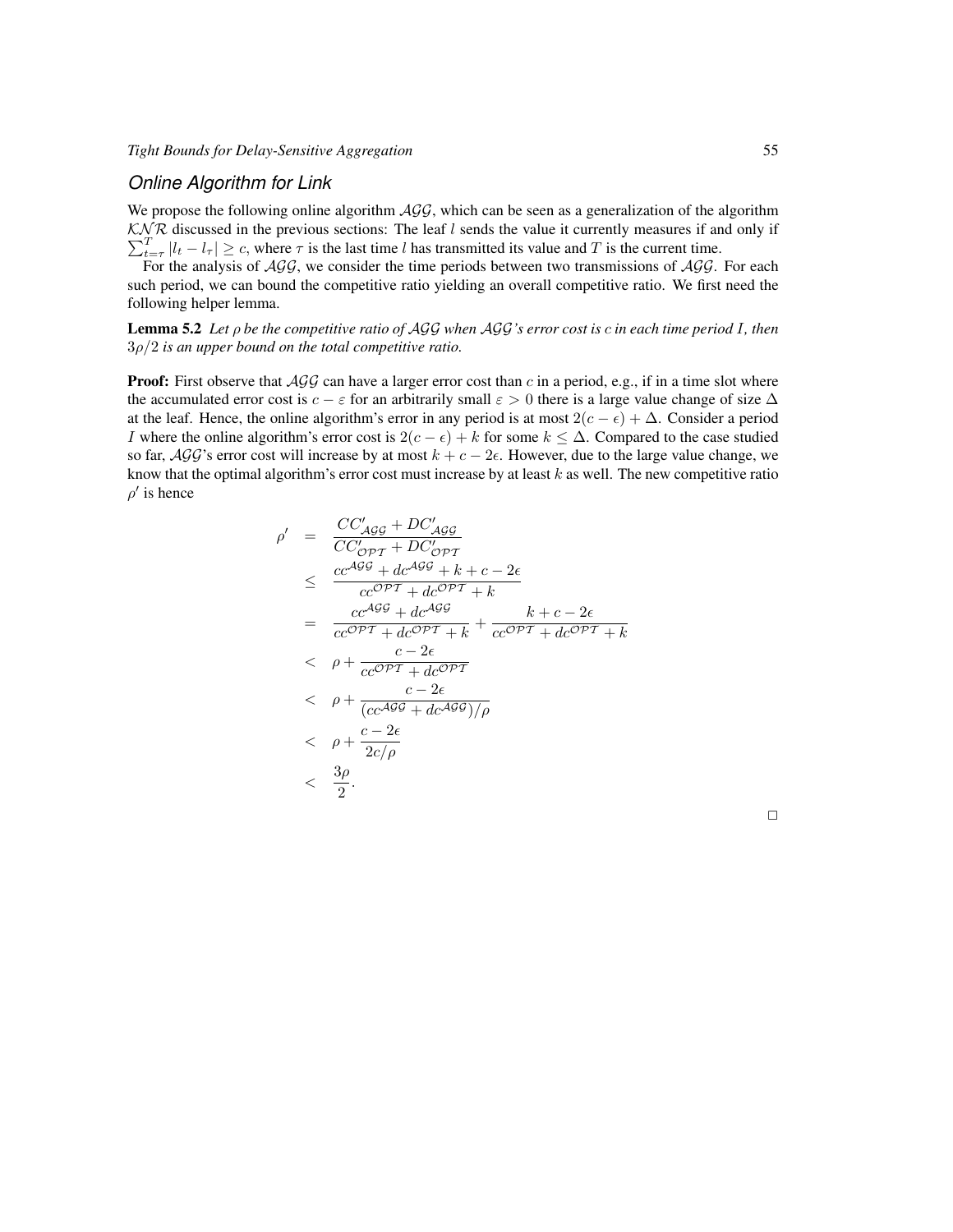<span id="page-18-0"></span>Theorem 5.3 *The competitive ratio of* AGG *is*

$$
\rho = \frac{\cos t^{\mathcal{AGG}}}{\cos t^{\mathcal{OPT}}} \in \Theta(c/\epsilon),
$$

*where*  $c$  *is the link cost and*  $\epsilon$  *is the minimum difference between two values.* 

**Proof:** *Upper bound.* First, the ratio is computed under the assumption that the error cost of  $AGG$  is exactly  $c$ ; we then apply Lemma [5.2.](#page-17-0) We classify the possible types of periods  $I$  between two sending events of the online algorithm and consider them separately. Observe that for any period where the optimal algorithm  $\mathcal{OPT}$  transmits, the competitive ratio is at most 2, as  $\mathcal{OPT}$  has cost at least c and the online algorithm  $AGG$  has communication cost c and error cost c. It remains to examine the situations where  $\mathcal{OPT}$  does not send.

Assume that at the beginning of this period,  $AGG$  sends the value  $A_0$ , and at the end, it sends the value  $A_1$ . Furthermore we denote the optimal algorithm's value at the root at the beginning and at the end of this period by  $O_0$  and  $O_1$ , respectively. We define  $\delta_0 := |A_0 - O_0|$  and  $\delta_1 := |A_1 - O_1|$  and examine all possible cases under the assumption that the error cost of  $AGG$  is c for every period.

*Case*  $\delta_0 = \delta_1 = 0$ : If OPT has no transmission, it must have the same error cost in this period as  $\mathcal{AGG}$ , because the initial and final values are the same, and hence  $\rho_I \leq 2$ .

*Case*  $\delta_0 = 0$ ,  $\delta_1 \neq 0$ : If OPT has no transmission, it must have at least the same error cost as AGG in I , thus  $\rho_I < 2$ .

*Case*  $\delta_0 \neq 0, \delta_1 = 0$ : If OPT has no transmission, it incurs at least error cost  $\delta_0$  in the first time slot, as  $\mathcal{AGG}$  sends the correct value at the beginning of the period. Hence,  $\rho_I \leq 2c/\delta_0$ .

*Case*  $\delta_0 \neq 0, \delta_1 \neq 0$ : In this case, *OPT* has error cost  $\delta_0$  as well yielding  $\rho_I \leq 2c/\delta_0$ .

Thus, for each of these periods,  $\rho_I \leq 2c/\delta_0$ . It must hold that  $\delta_0 > \epsilon$ , and the claim follows by applying Lemma [5.2.](#page-17-0)

*Lower bound.* Consider the following sequence of values at the leaf node:

$$
0, \ \epsilon^{c/\epsilon}, \ 0^{c/\epsilon-1}, \ -\epsilon, \ 0^{c/\epsilon-1}, \ \epsilon, \ 0^{c/\epsilon-1}, \ -\epsilon, \ \ldots
$$

where  $\alpha^{\beta}$  denotes that the value  $\alpha$  remains for  $\beta$  time slots. Observe that for each subsequence

$$
(0^{c/\epsilon-1}, -\epsilon, 0^{c/\epsilon-1}, \epsilon),
$$

 $2\epsilon$  is an upper bound on  $\mathcal{OPT}$ 's delay cost: It is the total delay cost if there are no transmissions at all in the entire sequence. In contrast,  $AGG$  has  $2c$  delay cost plus two transmissions. Thus, neglecting the cost of the first time slot, we have  $\rho \geq 4c/2\epsilon = 2c/\epsilon$ .

Please note that the lower bound in Theorem [5.3](#page-18-0) only holds for our algorithm  $AGG$ . The analysis of the claim for arbitrary algorithms is left for future research.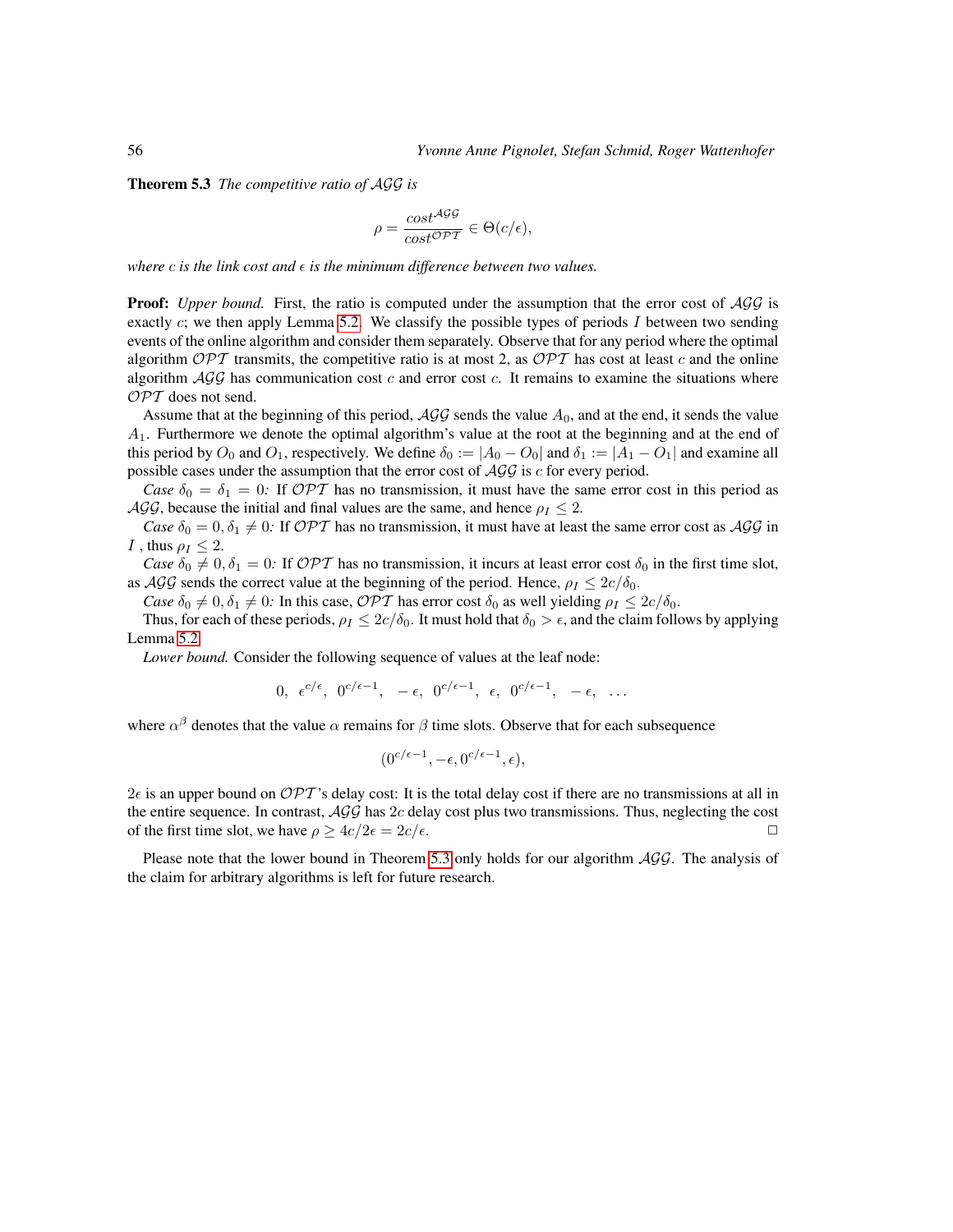### 6 Conclusion

This article attended to the subject of online information aggregation, which can be regarded as a generalization of the classic *ski-rental problem* to trees. The studied optimization problem captures the trade-off between speed and energy prevalent in many wireless networks. We were able to show that a most simple algorithm achieves a best possible asymptotic competitive ratio in the class of oblivious, deterministic and fully distributed algorithms. In particular, the algorithm we consider fulfills its task without knowledge of the presence and the state of devices in its vicinity, and it does not base its decisions on previous events. Thus, apart from the efficiency criterion, the new analysis we have presented in this work suggests that the algorithm introduced in [\[KNR02\]](#page-20-10) is attractive for practical applications as it poses minimal hardware requirements on sensor nodes in terms of computational requirements. Observe however that we assume that bursty arrivals of events and packets can be handled by the nodes. An interesting future research direction would be to allow nodes to inform their children that a certain packet could not be accepted due to memory constraints, and should be re-sent later. This makes the protocol more complex and requires nodes to know more about each other's state. Moreover, while such a solution can mitigate a problem in the short run, there is a natural bound on what can be stored in the total network with backlogging, namely the overall storage capacity of the nodes.

### Acknowledgments

We would like to thank Thibaut Britz and Marcin Bienkowski for interesting discussions on this work.

### **References**

<span id="page-19-2"></span>

| [AB03]         | Susanne Albers and Helge Bals. Dynamic TCP Acknowledgement: Penalizing Long Delays. In <i>Proc.</i>    |
|----------------|--------------------------------------------------------------------------------------------------------|
|                | 14th Annual ACM-SIAM Symposium on Discrete Algorithms (SODA), pages 47–55, 2003.                       |
| <b>IBEY981</b> | Allan Borodin and Ran El-Yaniv. <i>Online Computation and Competitive Analysis</i> . Cambridge Univer- |

- <span id="page-19-7"></span><span id="page-19-5"></span>sity Press, 1998. [BKMS<sup>+</sup>06] Luca Becchetti, Peter Korteweg, Alberto Marchetti-Spaccamela, Martin Skutella, Leen Stougie, and
- Andrea Vitaletti. Latency Constrained Aggregation in Sensor Networks. In *Proc. Annual European Symposium on Algorithms (ESA)*, pages 88–99, 2006.
- <span id="page-19-6"></span>[BKV04] Carlos Brito, Elias Koutsoupias, and Shailesh Vaya. Competitive Analysis of Organization Networks or Multicast Acknowledgement: How Much to Wait? In *Proc. 15th Annual ACM-SIAM Symposium on Discrete Algorithms (SODA)*, pages 627–635, 2004.
- <span id="page-19-0"></span>[DGS98] Daniel R. Dooly, Sally A. Goldman, and Stephen D. Scott. TCP Dynamic Acknowledgment Delay: Theory and Practice. In *Proc. 30th Annual ACM Symposium on Theory of Computing (STOC)*, pages 389–398, 1998.
- <span id="page-19-3"></span>[FL02] Jens S. Frederiksen and Kim S. Larsen. Packet Bundling. In *Proc. 8th Scandinavian Workshop on Algorithm Theory (SWAT)*, pages 328–337, 2002.
- <span id="page-19-4"></span>[KEW02] B. Krishnamachari, D. Estrin, and S. Wicker. The Impact of Data Aggregation in Wireless Sensor Networks. In *Proc. 22nd International Conference on Distributed Computing Systems Workshops (ICD-CSW)*, pages 575–578, 2002.
- <span id="page-19-1"></span>[KKR01] Anna R. Karlin, Claire Kenyon, and Dana Randall. Dynamic TCP Acknowledgement and Other Stories About e/(e−1). In *Proc. 33rd Annual ACM Symposium on Theory of Computing (STOC)*, pages 502– 509, 2001.